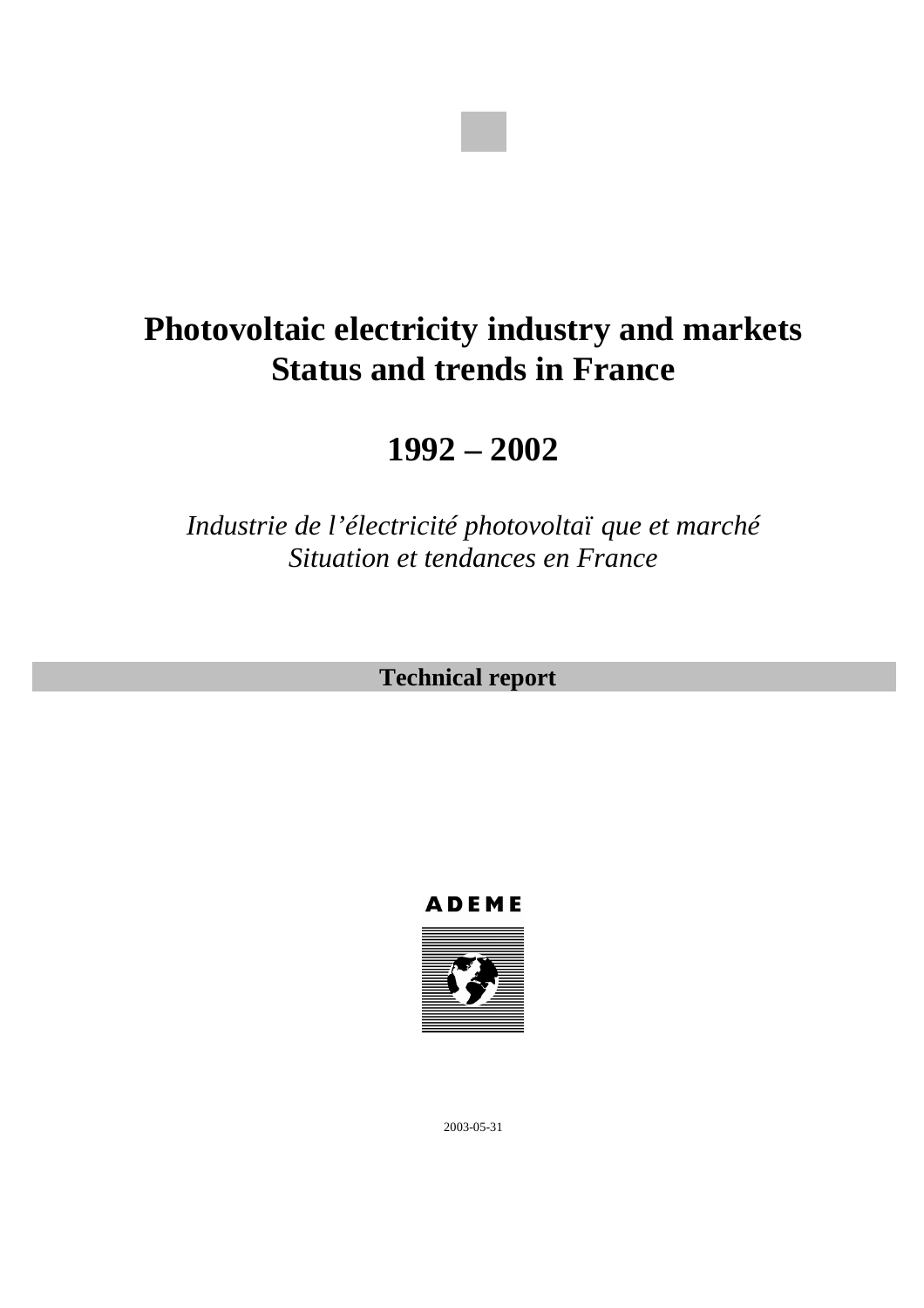International Energy Agency

### COOPERATIVE PROGRAMME ON PHOTOVOLTAIC POWER SYSTEMS

Task 1 Exchange and dissemination of information on photovoltaic power systems

## **Survey report of photovoltaic power applications in France 2002**

## **Prepared by André Claverie and Fabrice Juquois, ADEME**

French Agency for Environment and Energy Management

2003-05-31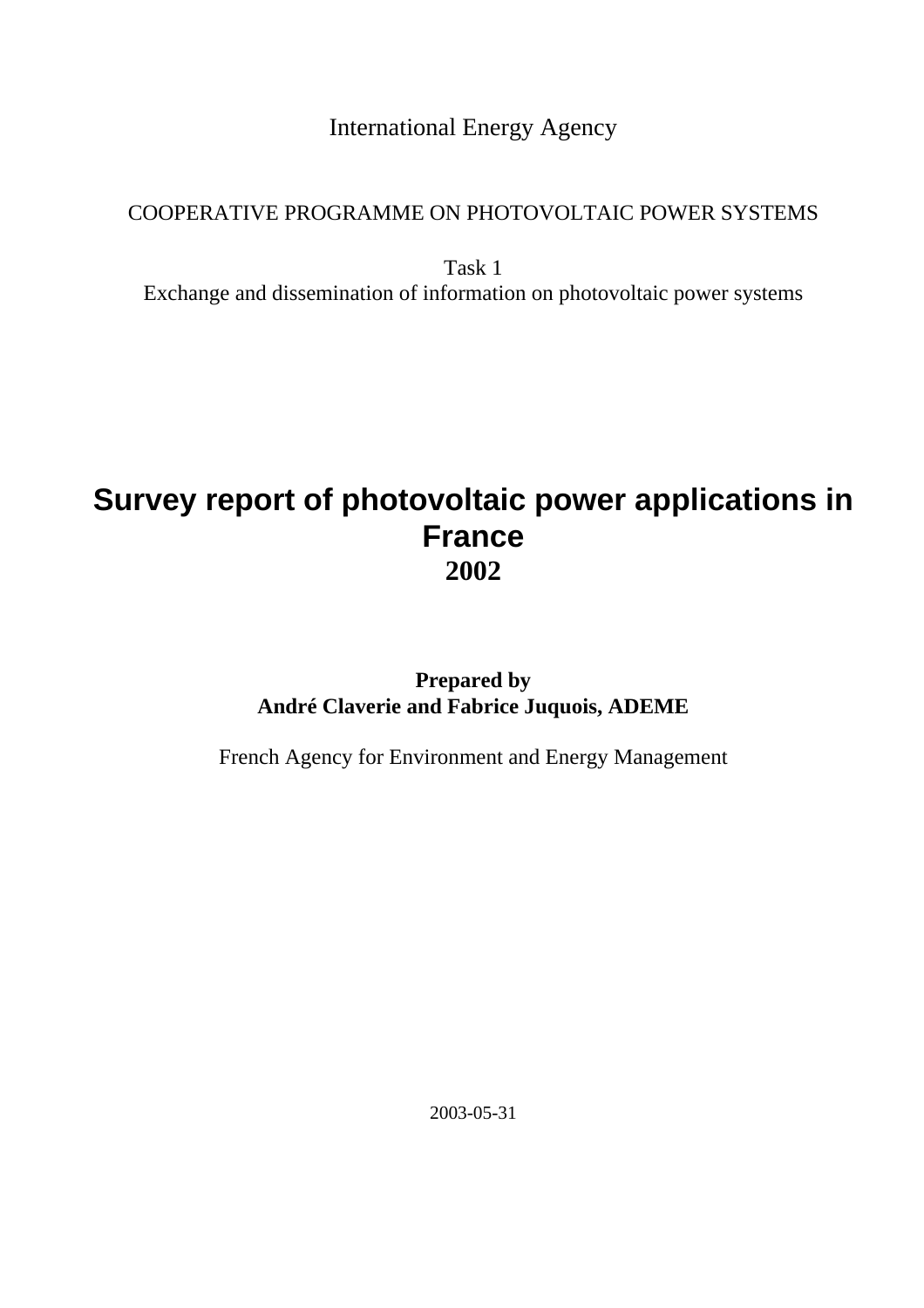#### **Contents**

| Foreword       |                                                                     | 5      |
|----------------|---------------------------------------------------------------------|--------|
| Introduction   |                                                                     | 6      |
| 1              | Executive summary                                                   | $\tau$ |
|                | Résumé en français                                                  | 8      |
| 2              | The implementation of photovoltaic systems                          | 11     |
| 2.1            | Applications for photovoltaics                                      | 11     |
| 2.2            | Total photovoltaic power installed                                  | 11     |
| 2.3            | Major projects, demonstration and field test programmes             | 12     |
| 2.3.1          | Off-grid photovoltaic power systems                                 | 12     |
| 2.3.2          | Grid-connected photovoltaic power systems                           | 14     |
| 2.3.3          | Electricity utility involvement                                     | 17     |
| 2.3.4          | Projects under construction                                         | 18     |
| 2.3.5          | Highlights of research and technological developments (RTD)         | 18     |
| 2.4            | Public budgets for market stimulation field test programmes and RTD | 20     |
| 3              | Industry and growth                                                 | 20     |
| 3.1            | Production of photovoltaic cells and modules                        | 20     |
| 3.1.1          | Photowatt International S.A.                                        | 21     |
| 3.1.2          | Free Energy Europe S.A.                                             | 22     |
| 3.1.3          | Solems S.A.                                                         | 22     |
| 3.2            | Manufacturers and suppliers of other components                     | 22     |
| 3.2.1          | PV system houses                                                    | 23     |
| 3.2.2          | Battery charge controllers and multi-function controllers           | 23     |
|                | 3.2.3 Storage batteries                                             | 23     |
| 3.2.4          | Inverters                                                           | 24     |
| 3.2.5          | Consultancies                                                       | 24     |
| 3.3            | System prices                                                       | 24     |
| 3.4            | Labour places                                                       | 25     |
| 3.5            | Turnover                                                            | 25     |
| $\overline{4}$ | Framework for deployment (non-technical factors)                    | 25     |
| 4.1            | New initiatives                                                     | 25     |
| 4.2            | Indirect policy issues                                              | 27     |
| 4.3            | Standards and codes                                                 | 27     |
| 5              | Highlights and prospects                                            | 28     |
|                |                                                                     |        |
|                | Annex A – Exchange rate, method and accuracy of data                | 30     |

3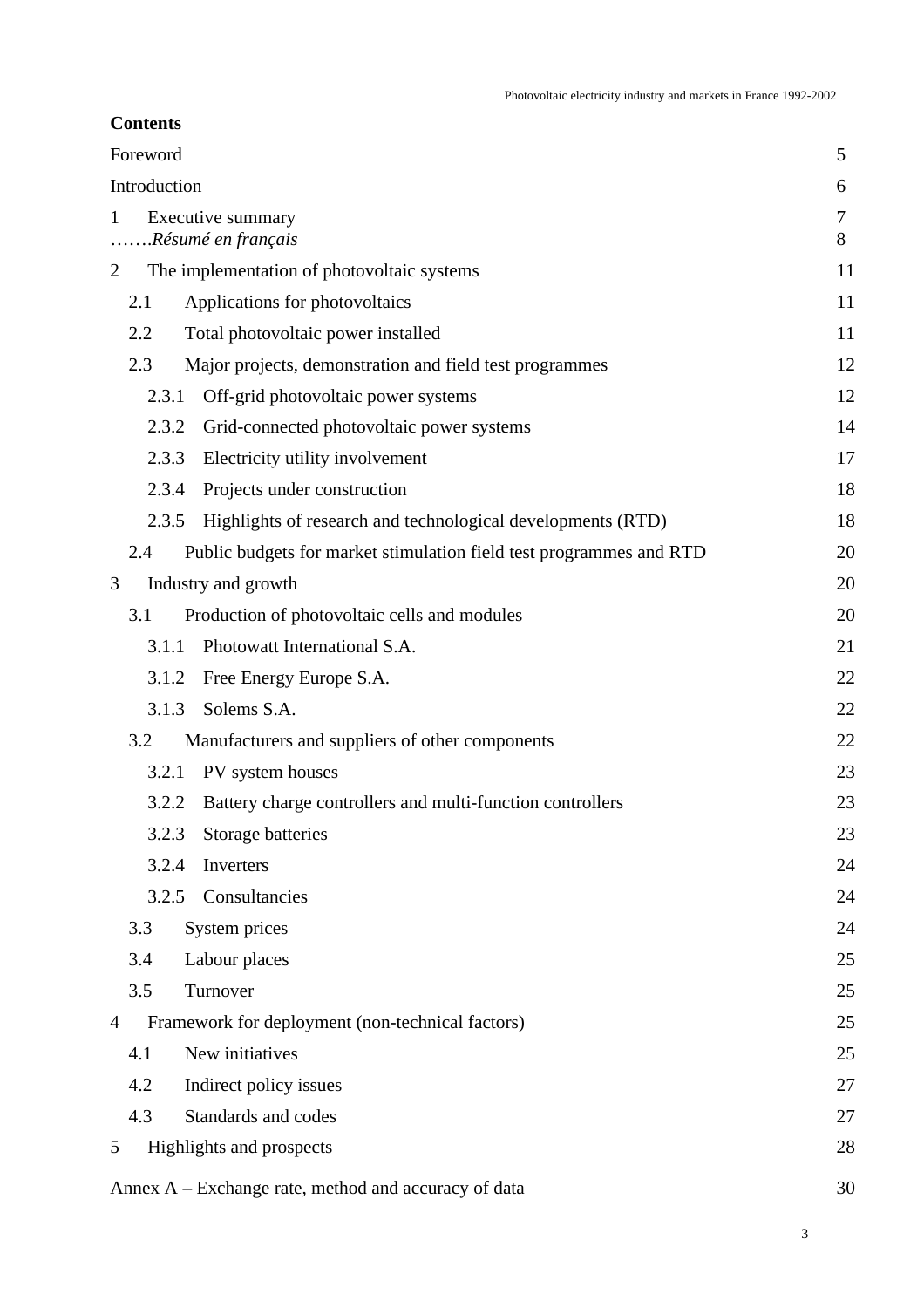Annex B – Definitions, symbols and abbreviations 31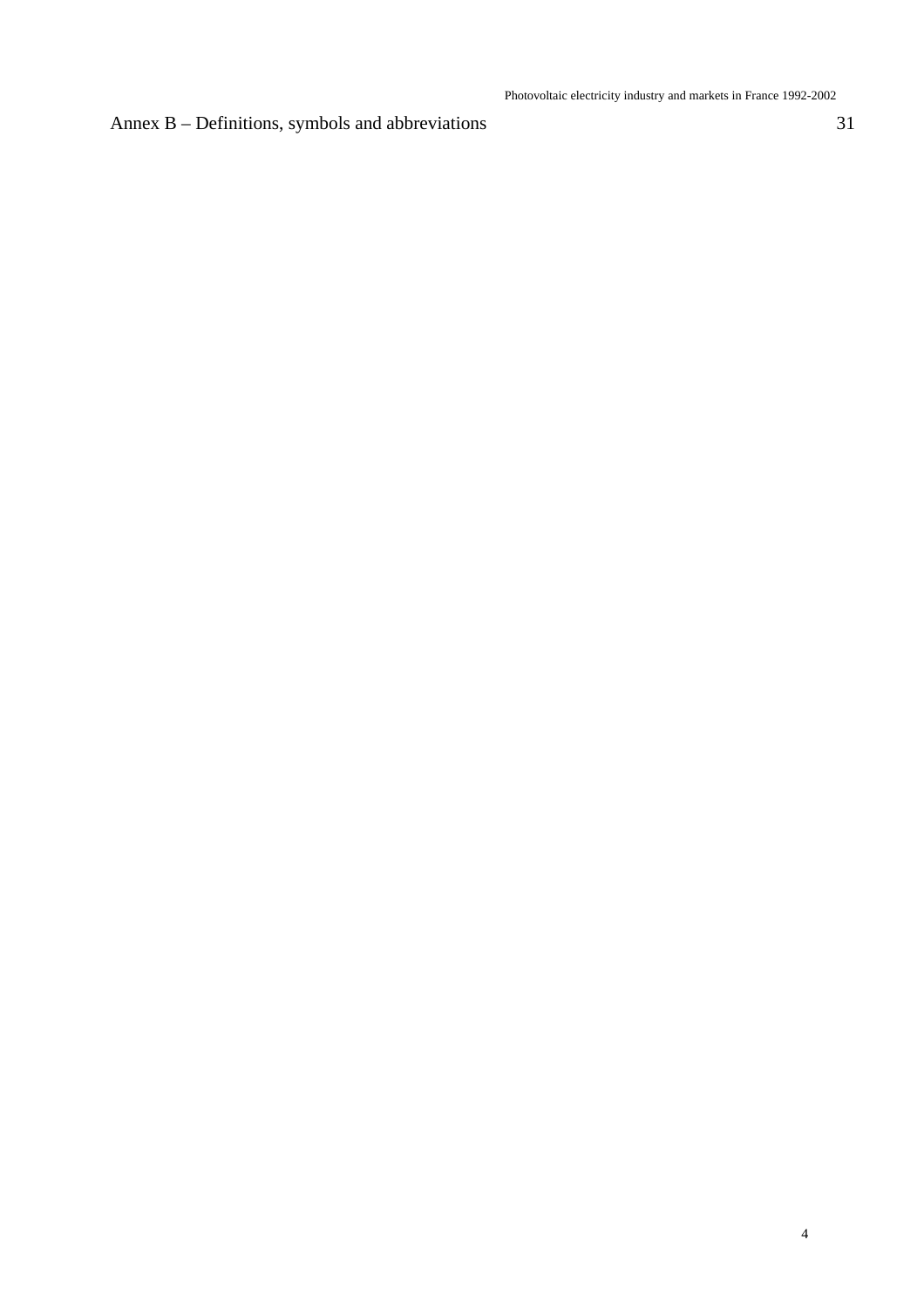#### **Foreword**

The International Energy Agency (IEA), founded in November 1974, is an autonomous body within the framework of the Organization for Economic Cooperation and Development (OECD) which carries out a comprehensive programme of energy cooperation among its 23 member countries. The European Commission also participates in the work of the Agency. The IEA Photovoltaic Power Systems Programme (IEA-PVPS) is one of the collaborative R&D agreements established within the IEA and, since 1993 its participants have been conducting a variety of joint projects in the applications of photovoltaic conversion of solar energy into electricity.

The twenty participating countries are Australia (AUS), Austria (AUT), Canada (CAN), Denmark (DNK), Finland (FIN), France (FRA), Germany (DEU), Israel (ISR), Italy (ITA), Japan (JPN), Korea (KOR), Mexico (MEX), The Netherlands (NLD), Norway (NOR), Portugal (PRT), Spain (ESP), Sweden (SWE), Switzerland (CHE), The United Kingdom (GBR) and The United States of America (USA). The European Commission is also a member.

The overall programme is headed by an Executive Committee composed of one representative from each participating country, while the management of individual Tasks (research projects/activity areas) is the responsibility of Operating Agents. Eight tasks have been established and currently five are active. Information about these tasks can be found on the public website www.iea-pvps.org. A new task concerning urban-scale deployment of PV power systems is being developed.

The objective of Task 1 is to promote and facilitate the exchange and dissemination of information on the technical, economic, environmental and social aspects of photovoltaic power systems.

The report dealing with the status of photovoltaics in France in 2002 and 10-year trend has been prepared by: André Claverie and Fabrice Juquois *Agence de l'environnement et de la maîtrise de l'énergie (ADEME)* (French Agency for Environment and Energy Management)

31 May 2003

#### **Acknowledgements**

The author thanks the following companies Apex BP Solar, Clipsol, EDF R&D, Free Energy Europe, Hespul, Naps France, Photowatt International, Sert, Sunwatt-France, Total Énergie and Transénergie for providing data.

Ref. nsrfra02.doc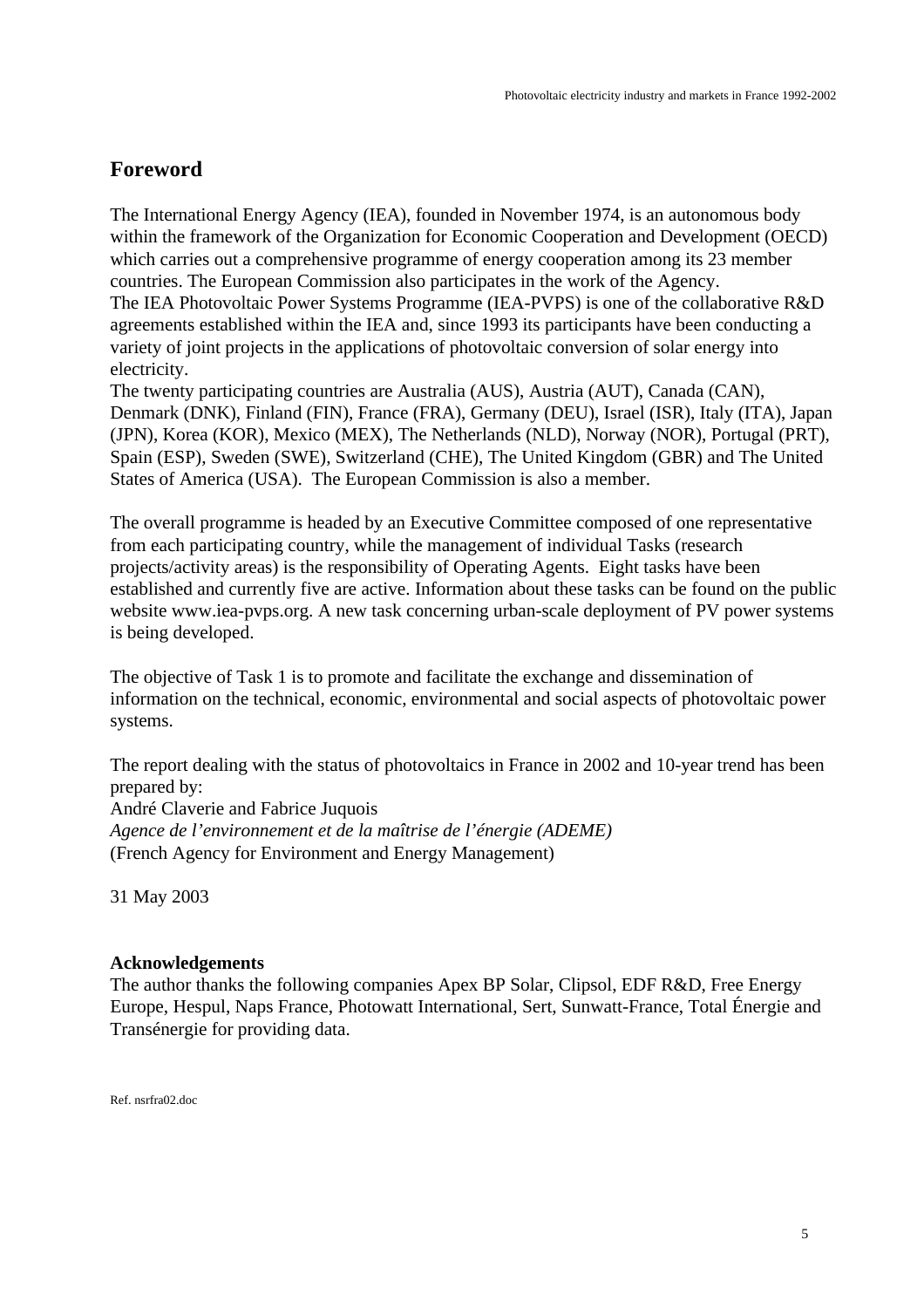#### **Introduction**

The study presented here is the national French contribution to the eight edition of the IEA international survey report (1992-2002) on photovoltaic (PV) power applications. The annual international survey report (published September 2003) is a synthesis of the different national survey reports and gives information about development trends in products, markets, applications, major factors affecting PV power system dissemination and national policies related to photovoltaic systems in IEA countries.

The report covers the following main topics:

- The implementation of photovoltaic systems,
- Industry status and growth,
- Framework for deployment,
- Highlights and prospects.

This report provides a picture of the photovoltaic industry and its applications in France covering the years 1992 to end 2002. Data were collected among the actors of photovoltaics in the country including continental France, Corsica Island in the Mediterranean Sea and the overseas administrative departments of *Guadeloupe, Martinique, Guyane* and *La Réunion*. The data do not take into account activity in French Territories such as New Caledonia and French Polynesia. The authors of the report made their own arrangements with the sources to treat confidential information when requested and ensured that all data were as accurate and correct as possible.

For information, the average annual solar energy available in the different parts of France is as follows: North of France: 1 100 kWh/m<sup>2</sup> per annum; South of France: 1 600 kWh/m<sup>2</sup> per annum; Corsica: 1 800 kWh/m<sup>2</sup> per annum; overseas departments: 1 900 kWh/m<sup>2</sup> per annum. The average final annual yield of a grid-connected system in continental France is 1 000 kWh per kilowatt of photovoltaic array power (power is measured under IEC Standard test conditions<sup>1</sup>).

 $\overline{a}$ 

<sup>1</sup> STC : 1 000 W/m², AM 1,5 solar spectrum, 25 °C photovoltaic cell temperature.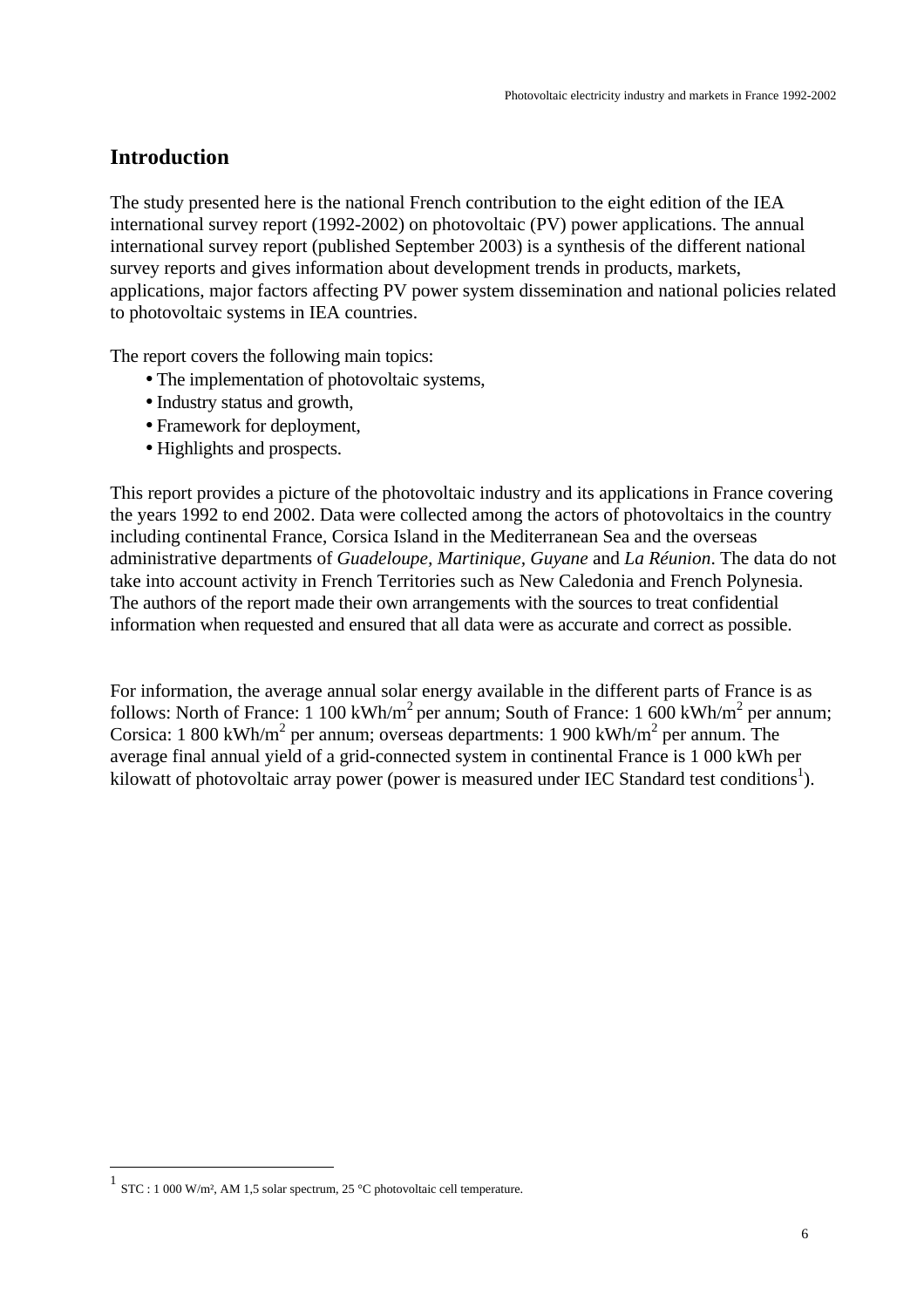#### **1 Executive summary**

The report provides a picture of the photovoltaic industry and its applications in France covering the years 1992 to end 2002. The main stream of photovoltaic (PV) activity in France is that of off-grid power systems. Nevertheless, the ADEME and other public authority partners decided in 1999 to contribute to the funding of grid-connected distributed photovoltaic power systems.

During the year 2002, 3,4 MW of photovoltaic power systems were installed in France and its overseas departments. The annual off-grid PV power system market remains stable at around 2,4 MW per year and that of grid-connected distributed power systems reached almost 1 MW in 2002. The total cumulative installed PV power in France is 17 MW of which 15 MW are off-grid systems and 2 MW are grid-connected distributed PV power systems. This installed capacity represents the annual production of 15 GWh of electricity.

The PV cell/module industry remains very active. The annual production of photovoltaic multicrystalline silicon cells increased by 25 % during the year 2002 to reach 17 MW while the production of amorphous silicon thin film modules increased slightly to go over half a megawatt. Two French companies started introducing on the market photovoltaic modules specifically designed for building integration.

Price of photovoltaic power systems is decreasing towards 20 euros per watt for off-grid systems under public funding and turnkey prices for grid-connected distributed PV power systems vary from 6 to 8 euros per watt according to the level of building integration.

Business turnover of main companies covering the whole field of cell/module manufacturing and PV power system developers/installers, increased 18 % in 2002 to reach 130 million euros.

Due to a Governmental decision taken in 1998, the ADEME increased its annual public budget for the promotion of PV in France to reach around 10 MEUR per year. This new measure allowed a) to reactivate the ADEME's research and technological development programme on PV components, PV systems and applications in collaboration with industry and public research laboratories and b) to grant new demonstration and market deployment projects in both sectors of off-grid PV power systems and grid-connected distributed applications. To implement its PV market deployment programme ADEME makes use of complementary sources of funding such as that of the European Commission, the Regional Councils or the electricity utility EDF.

All together the annual public intervention budget (ADEME, CEA, CNRS, Regional Councils, FACÉ fund) including RTD and market deployment incentives amounted to 20 MEUR in 2002.

The year 2002 was the last budgeted year of the 4-year ADEME PV RTD programme. The projects under this programme will end by mid 2003 and a pool of experts will evaluate the results. The total cost of 4-year PV RTD programme was 72 MEUR of which ADEME granted 47 MEUR. Other contributors were the industry and public organizations like CNRS and CEA. The Atomic Energy Commissariat (CEA) with its GENEC laboratory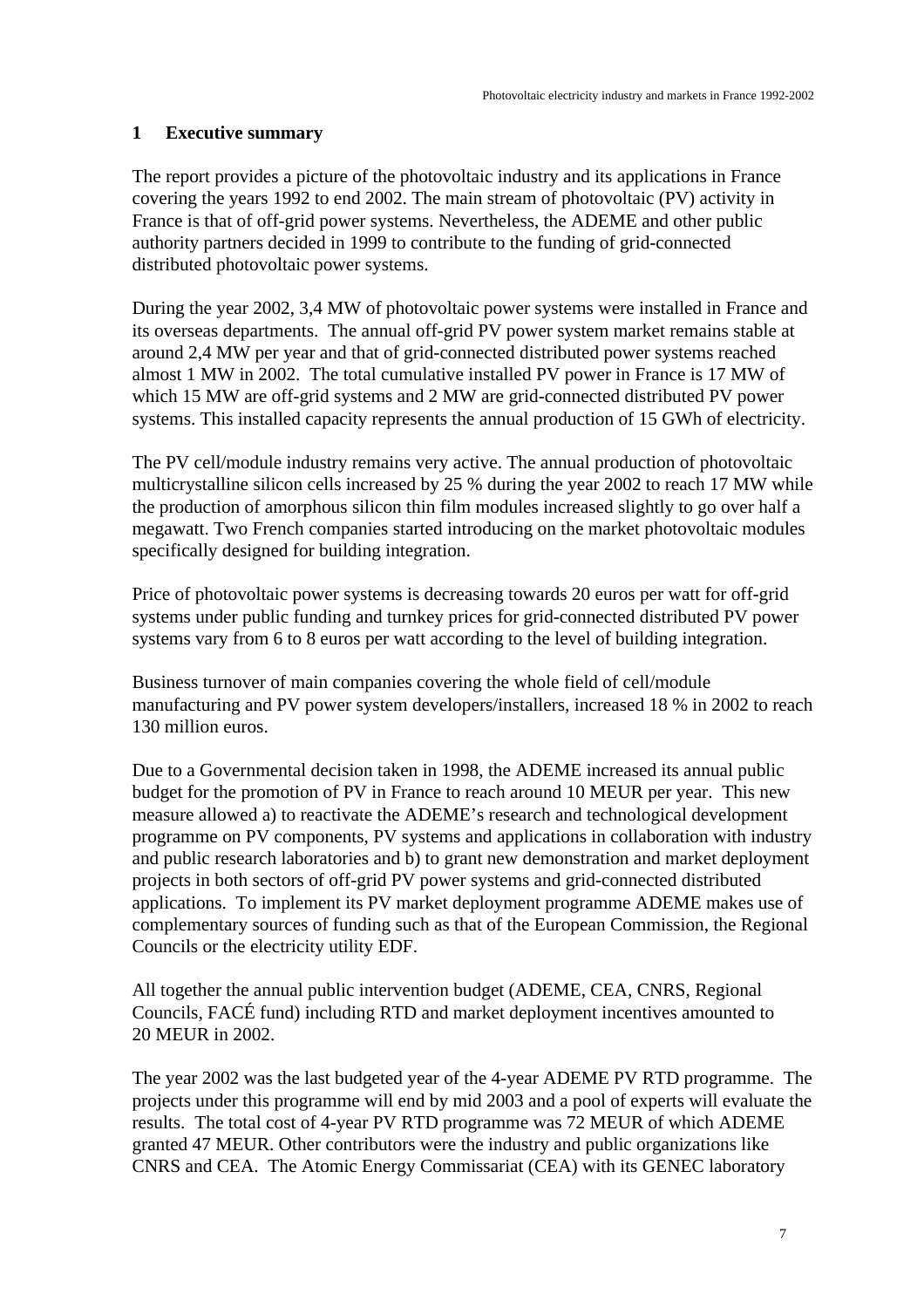based in Grenoble decided in September 2002 along with ADEME to set up a facility of national and international scope capable of developing new technologies and concepts for large area up to 20 cm x 20 cm crystalline silicon cells (objective: efficiency 20 %). The facility will be operational by the end of 2003.

The ADEME's market stimulation programme consists of maintaining the granted volume of 1,2 MW per year for off-grid power systems (installed cost target: 15 EUR per watt) and implementing the new initiative of grid-connected distributed building integrated photovoltaic systems (BIPV). The initiative was launched at the beginning of 2002 with the objective to grant the installation of 20 MW in 5 years. The new BIPV initiative was founded on two favourable measures: a) official publication by the Ministry of Industry of new buy-back rates for photovoltaic electricity: 0,15 euros per kilowatt-hour in continental France and 0,30 euros per kilowatt-hour in overseas departments and b) decision by ADEME, Regional Councils and other partners like the European Commission to grant up to 80 % of the PV system investment.

Two meetings gathering the stakeholders were organized in February and October 2002 by ADEME and the industry partners in order to present and discuss the technical, financial and legal conditions to implement the new BIPV programme. On this occasion ADEME and GENEC presented a compendium of best practices for installing grid-connected distributed PV power systems "*Guide de rédaction du cahier des charges techniques des générateurs photovoltaï ques connectés au réseau*". From his side CSTB (the French Construction industry scientific and technical centre) in partnership with ADEME has explained the first procedures for the technical assessment of the building integrated PV modules. The assessment campaign in view of issuing the Technical Approvals (ATec CSTB) will start in 2003.

A joint group including EDF and SER (a professional syndicate representative of the PV industry) developed both feed-in contracts and technical terms for grid connection of PV power systems. Nevertheless the precise terms of these contracts were not finalized by 2002 but officially released in 2003 after agreement of French Energy Regulation Commission (CRE).

To conclude, the year 2002 showed a significant increase (around 20 %) of the level of production of crystalline silicon cells and turnover of main companies. The new market initiative of installing 20 MW of building integrated PV power systems in five years offers new opportunities for the industry in France.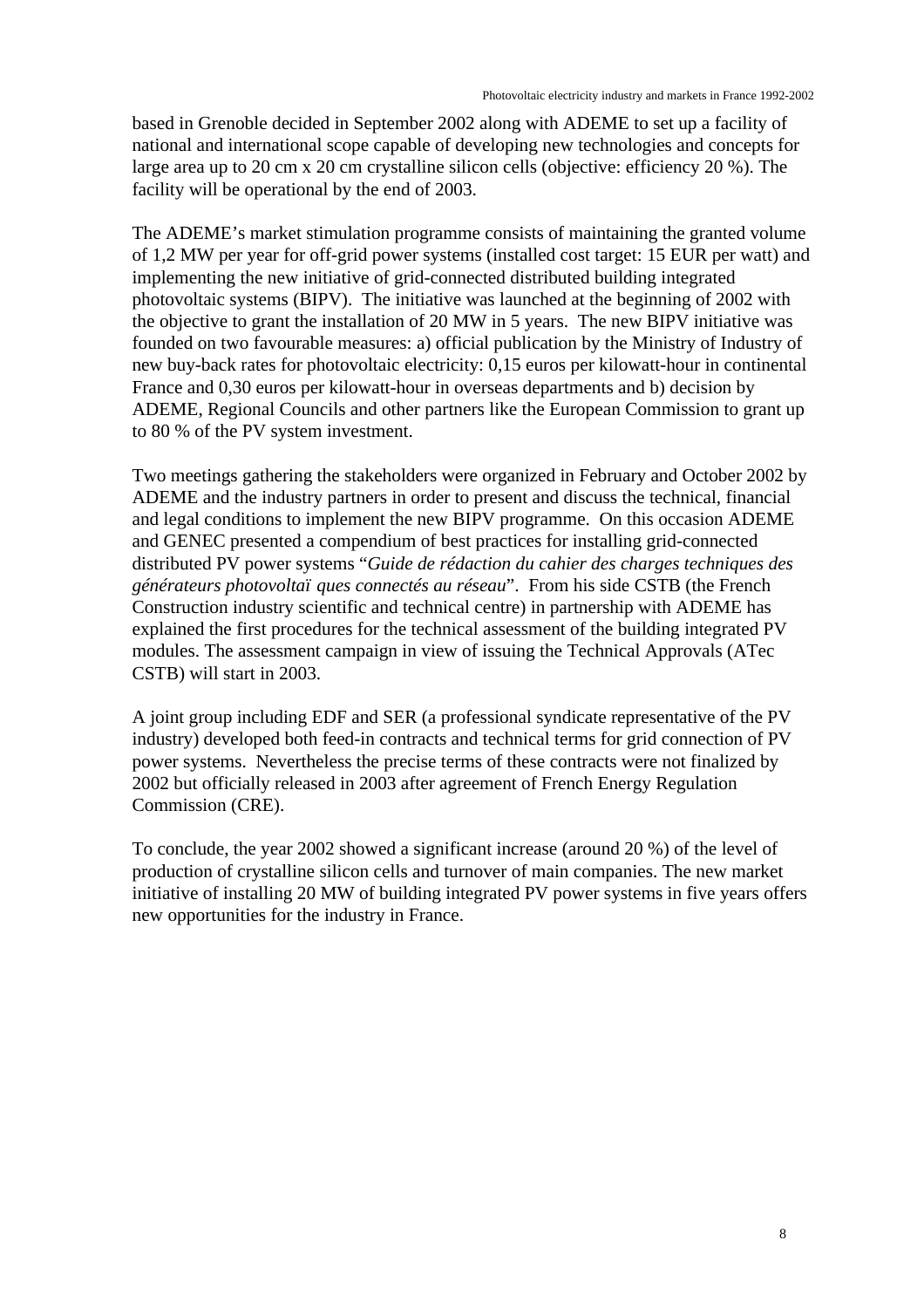#### **Résumé de synthèse en français**

Ce rapport dresse un état des lieux de la situation du développement technique et économique du secteur des applications de l'électricité solaire photovoltaï que (PV) en France. Le rapport analyse les développements industriels et les mesures prises par les pouvoirs publics pour promouvoir l'utilisation de cette source d'énergie électrique. L'accent est mis sur l'activité de l'année 2002 mais l'étude observe aussi les tendances du développement depuis l'année 1992.

La capacité installée en France<sup>2</sup> durant l'année 2002 est de 3,4 MW dont presque 1 MW de systèmes raccordés au réseau et 2,4 MW hors réseau, ce qui porte la capacité totale opérationnelle à 17 MW dont 15 MW de systèmes photovoltaï ques autonomes en dehors du réseau électrique et 2 MW de systèmes dispersés débitant dans le réseau électrique. Cette capacité totale installée représente la production annuelle de 15 GWh d'électricité.

L'industrie des cellules/modules photovoltaï ques a augmenté sa production pour répondre à la croissance de la demande internationale. Ainsi la production des cellules photovoltaï ques à base de silicium multicristallin est passée de 13,6 MW à 17 MW (+ 25 %) en 2002 tandis que la production de modules photovoltaï ques à base de silicium amorphe hydrogéné en couches minces augmentait légèrement pour dépasser le demi mégawatt.

Le prix moyen des systèmes installés tend vers 20 euros le watt pour les applications hors réseau recevant des fonds publics. En ce qui concerne les systèmes photovoltaï ques débitant dans le réseau électrique et recevant des soutiens de l'ADEME, des conseils régionaux et de la Commission européenne le prix clé en main moyen varie de 6 à 8 euros le watt selon le degré d'intégration dans le bâti.

Le chiffre d'affaires des principales entreprises du secteur a progressé de 18 % en 2002 pour atteindre 130 millions d'euros.

Les principales sources de financement public permettant l'installation de systèmes photovoltaï ques sont essentiellement le fonds public FACÉ (systèmes autonomes en dehors des réseaux électriques) et les mesures légales de défiscalisation dans les départements d'outre-mer, auxquels s'ajoutent des soutiens complémentaires apportés par les conseils régionaux, l'ADEME, EDF et la Commission européenne (fonds FEDER).

La relance de la promotion des énergies renouvelables décidée par le gouvernement en 1998 dans le cadre d'un contrat État–ADEME a permis de tripler le budget public d'intervention de l'ADEME dès 1999 pour atteindre environ 10 MEUR en 2002. Cette politique a permis de réactiver le programme de R&DT et d'apporter des soutiens financiers pour les opérations d'ouverture des marchés. Dans ce cadre, l'ADEME apporte des aides financières à l'installation des systèmes photovoltaï ques qu'ils soient en sites isolés ou raccordés au réseau et fait appel à des contributions financières complémentaires qui proviennent des conseils régionaux, de la Commission européenne ou d'EDF.

 $\overline{a}$ 

<sup>2</sup> France métropolitaine, Corse et départements d'outre-mer (pas territoires)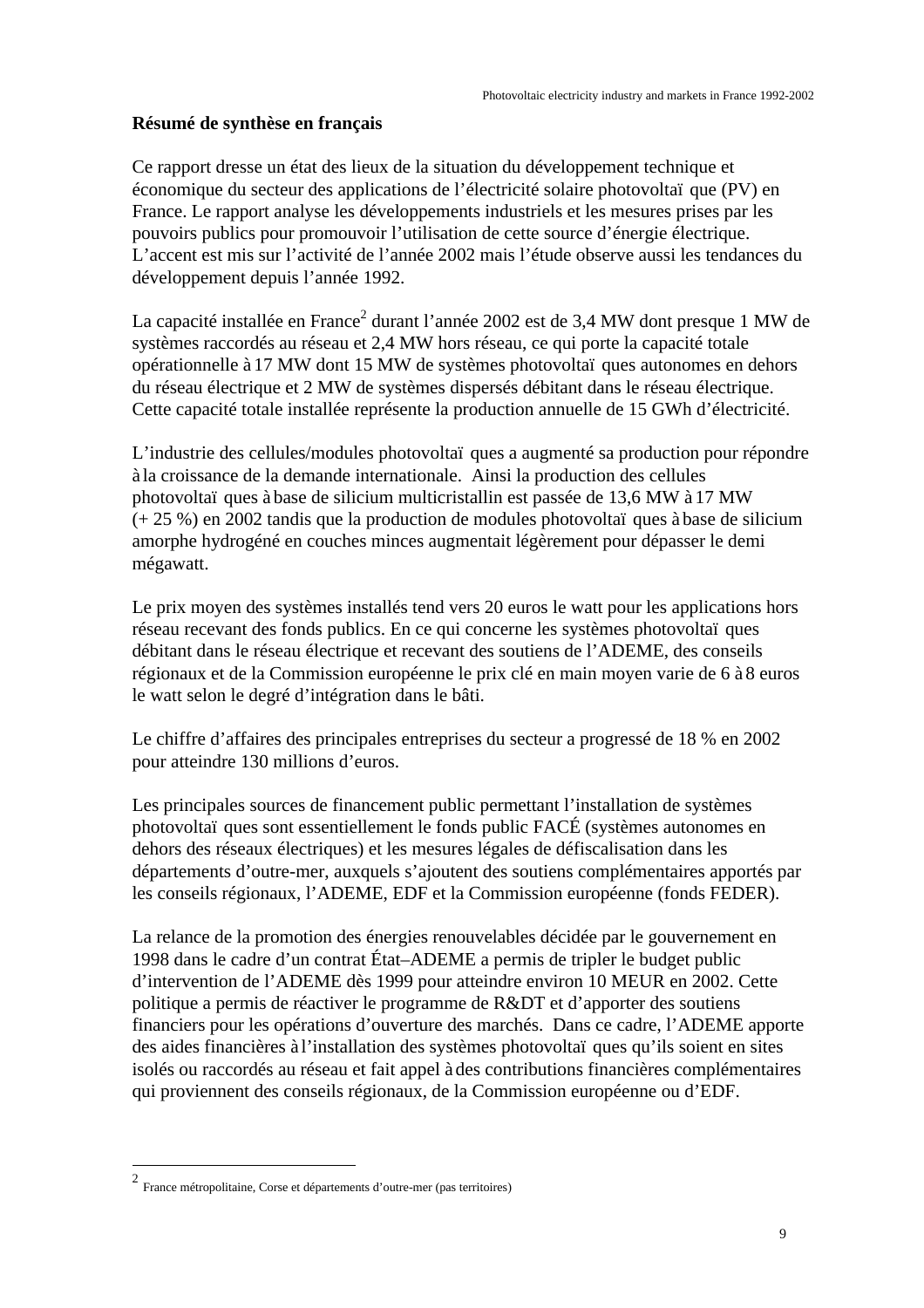Le budget public d'intervention pour la recherche et pour l'ouverture des marchés, incluant les contributions de l'ADEME, du CEA, du CNRS et des conseils régionaux approchait 20 MEUR en 2002.

Pour le programme de RDT PV de l'ADEME, l'année 2002 était la dernière année budgétaire du programme d'action de 4 ans (1999-2002). Les projets seront achevés en 2003 et seront évalués en fin 2003 par un groupe d'experts. Le coût total des projets de recherche sur cette période était de 72 MEUR. L'ADEME a apporté une aide globale de 47 MEUR. Les autres contributions provenant des industriels impliqués dans les projets de recherche et des partenaires publics comme le CEA et le CNRS. En 2002, le CEA et l'ADEME ont décidé de mettre en place au laboratoire GENEC de Grenoble une plateforme technologique qui permettrait de développer des nouvelles techniques industrielles pour la fabrication de cellules photovoltaï ques au silicium cristallin (taille maximum 20 cm x 20 cm. Objectif de rendement de conversion 20 %).

Pour le programme d'ouverture des marchés l'ADEME et ses partenaires financiers apportent des aides à l'investissement. L'objectif est de continuer à installer environ 1,2 MW par an de systèmes PV en sites isolés et, dans le cadre d'une nouvelle initiative décidée en 2002, d'installer, en 5 ans, 20 MW de systèmes photovoltaï ques intégrés au bâti et débitant dans le réseau électrique. Cette initiative s'appuie sur deux mesures incitatives. La première concerne les nouveaux tarifs d'achat de l'électricité photovoltaï que pour des systèmes raccordés au réseau et publiés par le ministère de l'Industrie en mars 2002 : 0,15 euros le kilowattheure en France continentale et 0,30 euros le kilowattheure en Corse et dans les départements d'outre-mer. La deuxième mesure ajoute aux tarifs préférentiels des aides qui permettraient à l'ADEME et à ses partenaires financiers d'apporter jusqu'à 80 % de l'investissement initial.

La nouvelle initiative des applications du PV raccordé au réseau a été présentée et discutée au cours de deux réunions rassemblant les acteurs du secteur photovoltaï que français en février et septembre 2002. À cette occasion, l'ADEME et le GENEC ont présenté le *Guide de rédaction du cahier des charges techniques des générateurs photovoltaï ques connectés au réseau*. D'autre part, le CSTB (Centre scientifique et technique du bâtiment) a expliqué les procédures pour l'homologation des modules photovoltaï ques intégrés au bâti. La campagne d'évaluation pour la délivrance des Avis techniques (ATec CSTB) commencera en 2003. En même temps, le SER (syndicat des professionnels des énergies renouvelables) et EDF mettaient au point les termes techniques des contrats de raccordement des systèmes PV au réseau et précisaient les termes juridiques des contrats d'achat de l'électricité photovoltaï que. Ces deux types de contrats devaient être validés par la Commission de régulation de l'énergie (CRE) dans le courant de l'année 2003.

En conclusion, l'année 2002 s'est distinguée par une augmentation significative de la production des cellules PV et du chiffre d'affaires des entreprises : environ 20 %. L'initiative d'installer en 5 ans, 20 MW de systèmes photovoltaï ques et l'annonce de nouvelles mesures incitatives vont permettre de relancer l'activité en France.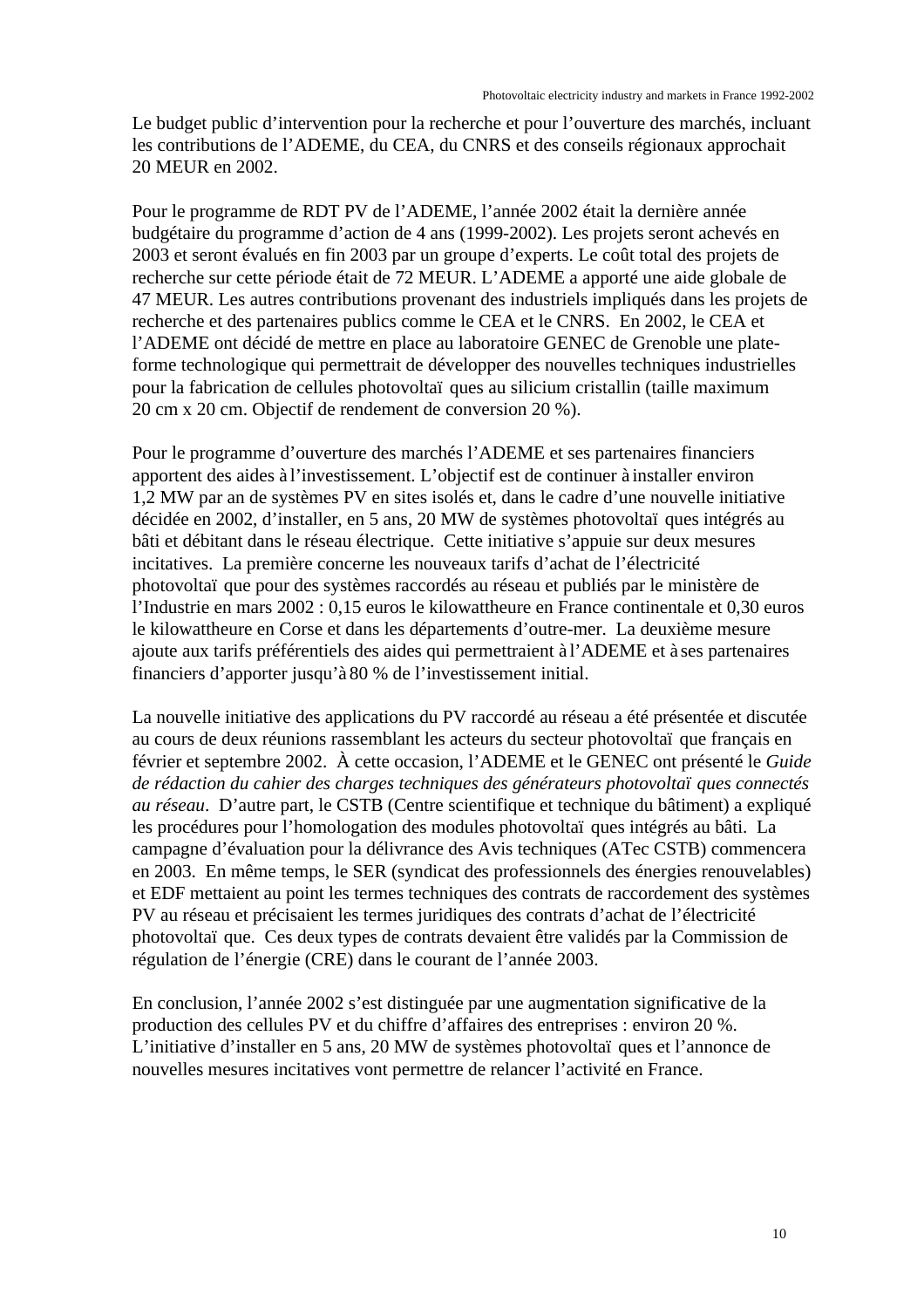#### **2 The implementation of photovoltaic systems**

This section covers the installed photovoltaic (PV) power, and the main demonstration and field test programmes in France. By France it is understood continental France, Corsica Island, and overseas departments (*Guadeloupe, Guyane, Martinique* and *Réunion* Islands and **not** overseas Territories of New Caledonia and French Polynesia in the Pacific).

The photovoltaic power system market considered in the report is defined as the market of all nationally installed (terrestrial) photovoltaic applications with a PV power capacity of 40 W or more. A photovoltaic system consists of photovoltaic modules, inverters, storage batteries (compulsory in off-grid application) and all installation and control components for photovoltaic modules, inverters and storage. Other definitions, symbols and abbreviations can be found in annex B.

#### **2.1 Applications for photovoltaics**

The main stream of activity in France is that of off-grid photovoltaic power systems. ADEME, EDF and the Regional Councils along with FACÉ fund and the TAX EXEMPTION contracts in overseas Departments are contributing to the growth of the sector (see 2.3.1 and Tables 2a and 2b).

The installation of grid-connected distributed photovoltaic power systems increased slightly over the years thanks to a series of demonstration projects partially funded by the European Commission and coordinated by an Association of users called "Hespul" (formerly Phebus). By the end of 1999, ADEME decided to contribute to the funding of grid-connected distributed PV power systems and joined a 3-year demonstration project called « HIP-HIP » funded by the European Commission (DGTREN). By the end of 2001 ADEME decided to start a new dissemination programme for this type of application with two promotion measures: buy-back-rate incentives and investment subsidy (programme starting in 2002). See Tables 2a, 2b and section 2.3.2 for further information. In 2002 gridconnected systems accounted for 26 % of installed capacity.

#### **2.2 Total photovoltaic power installed**

The total cumulative installed PV power for each sub-market on the 31 December of each year from 1992 to 2002 is given in Table 1.

In 2002, it was installed in France 3 385 kW of PV systems. The off-grid PV installations amounted to 2 415 kW (against 1 937 kW in 2001). The grid-connected installations reached 970 kW (from 364 kW in 2001).

So far, the cumulative installed power installed in France and its overseas departments at the end of 2002 stands at 17 241 kW.

|                            |         |         |         | тарк т — Синицанус ныанся т |         |         |          |         | <b>DOWCL III I LAHCC.</b> $1772 - 2002$ if y allay bowel iii KWT |       |         |
|----------------------------|---------|---------|---------|-----------------------------|---------|---------|----------|---------|------------------------------------------------------------------|-------|---------|
| Sub-market/<br>application | 1992    | 1993    | 1994    | 1995                        | 1996    | 1997    | 1998*    | 1999*   | 2000                                                             | 2001  | 2002    |
| Off-grid<br>domestic       | 1 2 7 0 | 460     | 1 7 2 0 | 2 1 8 0                     | 3 1 6 0 | 4 3 3 0 | 5 202*   | $6140*$ | 7416                                                             | 8912  | 10437   |
| Off-grid non-<br>domestic  | 480     | 590     | 690     | 720                         | 1 1 3 8 | 1 658   | $2.230*$ | $2632*$ | 3 307                                                            | 3972  | 4 8 6 2 |
| Grid-<br>connected         |         |         | 27      | 40                          | -94     | 130     | 199      | 349     | 608                                                              | 972   | 942     |
| <b>TOTAL</b>               | 750     | 2 0 5 0 | 2437    | 2 9 4 0                     | 4 3 9 2 | 6 1 1 8 | 7631     | 9 1 2 1 | 11 331                                                           | 13856 | 17 24 1 |

**Table 1 – Cumulative installed PV power in France. 1992-2002** (PV array power in kW)

\* In 1998 and 1999 it was not possible to differentiate clearly between off-grid domestic figures and off-grid nondomestic figures (professional applications). It was considered that the off-grid non-domestic share accounted for 30 % of off-grid installations.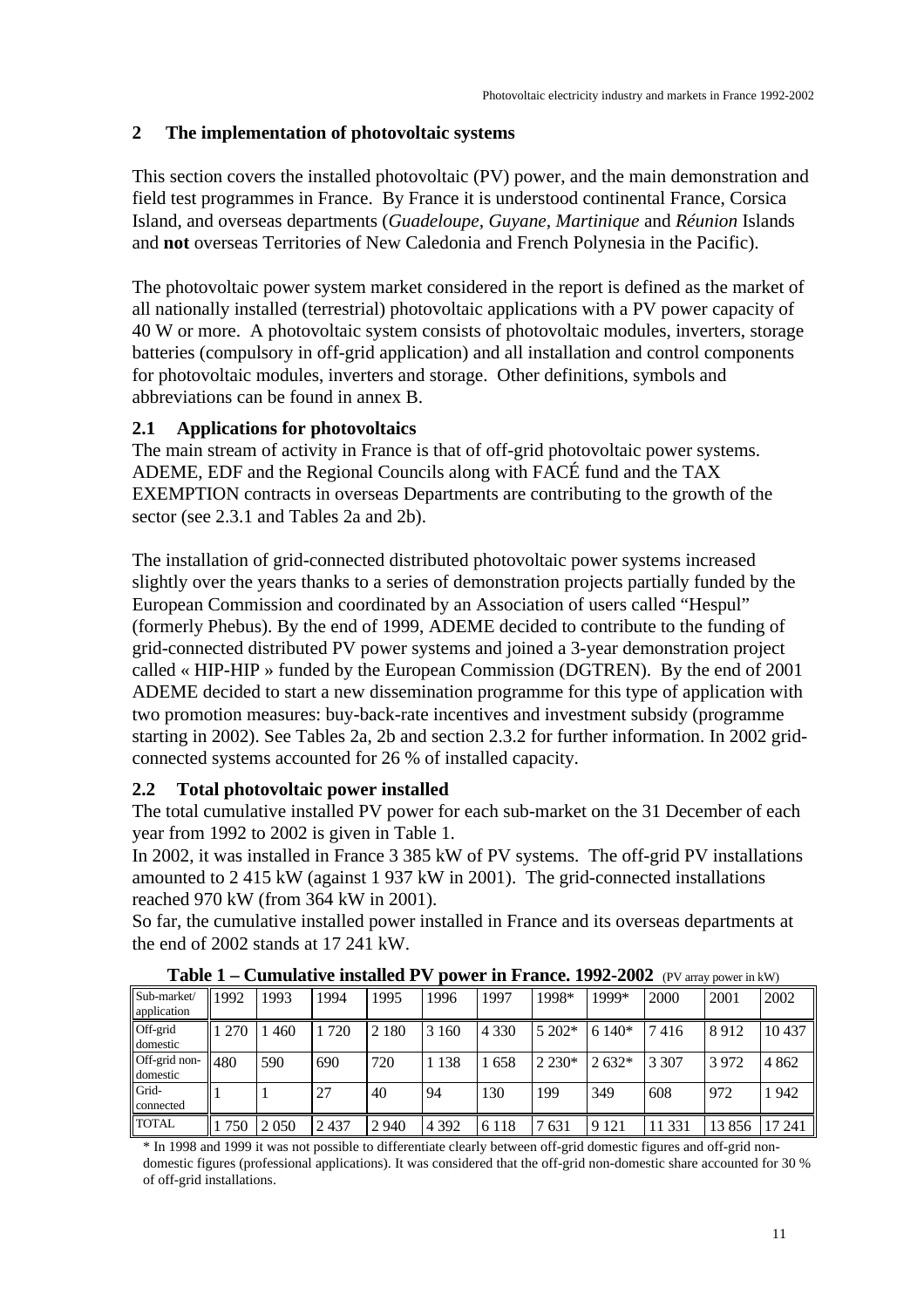#### **2.3 Major projects, demonstration and field test programmes**

This section gives information on the current promotion initiatives in France and gives an indication as to their achievements.

#### **2.3.1 Off-grid photovoltaic power systems**

In France, the main sources of funding for the deployment of a PV market are ADEME (French Agency for Environment & Energy Management), EDF (*Électricité de France*) within the ADEME-EDF agreement linked to rural electrification FACÉ public fund, the Regional Councils<sup>3</sup> and the European Commission.

#### **FACÉ FUND**

An important step in the promotion of photovoltaics in France occurred in February 1993, when a collaborative agreement between ADEME and the French Electricity Company EDF (the main electricity utility in France) was signed. The common objective consisted in promoting the use of renewable electricity sources (PV and wind) and particularly PV, for isolated houses where grid extension was demonstrated to be more expensive than the renewable energy solution. This agreement started triggering new business in photovoltaics for rural electrification and in 1995 the access to the financial public fund called "FACÉ" usually devoted to grid extension/reinforcement in French rural areas allowed new promises.

One of the reasons for EDF to embark upon photovoltaics was to offer remote (off-grid) customers with an electricity service financially more economical than pulling and maintaining a line in remote rural areas since cost of an electric line might reach up to 90 000 euros per kilometre.

#### **TAX EXEMPTION CONTRACTS**

In 1995, industry and investors took advantage of income tax exemption contracts set up by the French Government for reactivating economy in the overseas departments. The new financial scheme offers three interesting features:

- it brings 20 % of the installed price of the PV system;

- the end-user pays a monthly leasing contract fee of 79 EUR per month for a standard PV system of 1,8 kW;

- operation and maintenance is guaranteed at least for 7 years (up to 15 years if the en-user accepts to continue paying the fee) and includes the replacement of the storage battery park after 5 years.

Moreover, since the avoided production cost of fossil fuel electricity and grid extension costs are high in the French overseas department, ADEME, EDF, the Regional Councils and the European Commission (FEDER structural fund) agreed to jointly grant the PV power systems. The subsidy allocated till the end of 2002 was 10,7 EUR per watt installed and allowed the installation of more than 5 000 PV power systems in overseas departments (the installation rate is around 600 systems of 1,8 kW per year).

#### **LESSONS LEARNED**

 $\overline{a}$ 

<sup>3</sup> Regional Councils are elected authorities of a group of administrative departments. They have agreements with ADEME within its field of intervention.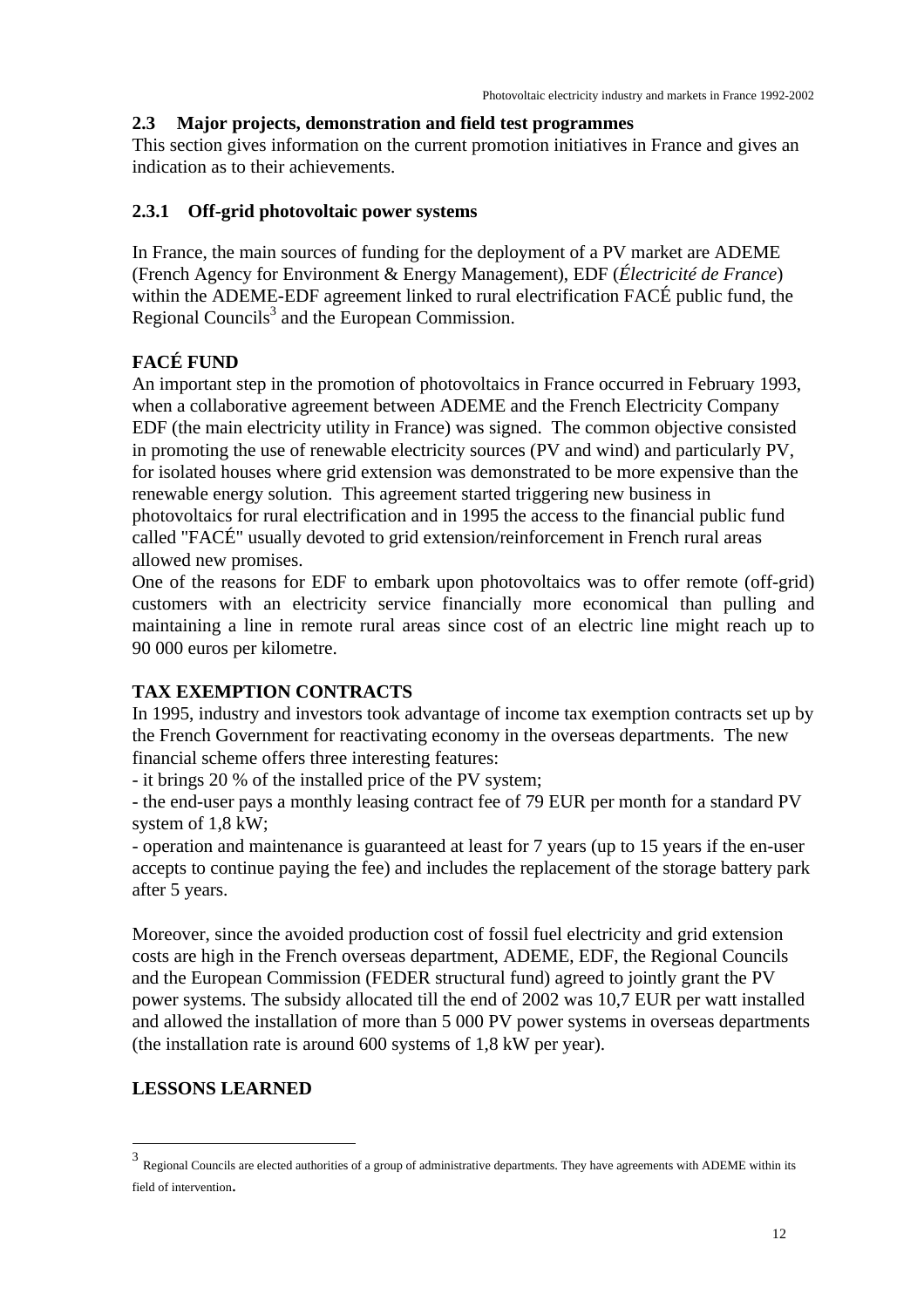The off-grid demonstration and field test programmes in France ended in 1996. The accumulated experience was used to implement market stimulation initiatives aiming at providing users with an electricity service based on renewable energy sources. The lessons learned from former demonstration and field test programmes are described below and the actions taken are also indicated:

– One must not only sell a PV system but also an energy service and guarantee it for 15 years. This point implies that an electricity utility company or a designated company will take care of the PV system. Action taken: operation/maintenance is compulsory in FACÉ funded installations;

– The user must financially contribute to the initial investment (not less than 5 %) and be closely involved in the utilization of his new source of electricity. Action: users are basically trained by the installer and receive an illustrated technical handbook ; – An annual fee payment is required. This fee is calculated on the basis of the electricity consumption of an equivalent grid-connected nearby user. Action: the fee is around 15 EUR per month for 1 kW FACÉ funded system and EDF collects it. For TAX

EXEMPTION contracts the fee is 79 EUR per month for 1,8 kW system;

– Storage battery replacement after 7 to 8 years must be planned. Action: EDF is taking care of this matter in FACÉ funded systems. The installer deals with battery replacement in TAX EXEMPTION contracts scheme;

– A backup diesel generator set is necessary for domestic systems particularly in continental France. This backup insures the continuing dependability of service and optimizes sizing of PV array. Action: the backup generator is strongly advised in FACÉ funded installations set up in continental France (maintenance cost is the responsibility of user).

The average PV array power of the individual off-grid domestic systems is of the order of 2 kW. Starting at the beginning of programme with PV system of 600 W and reaching now, power in the range of 2 000 W to 3 000 W. An inverter provides 230 V, 50 Hz alternating current in most of the domestic applications and the use of efficient lighting and efficient refrigerator is strongly advised. A backup diesel generator of 5 kVA is frequently used in 2-3 kW PV installations set up in continental France.

Within the FACÉ programme the installed system price did not vary too much during the 1995-1999 period: 27-29 EUR per watt, then decreased towards 20 EUR per watt during years 2000 to 2002. Nevertheless the quality of the service provided increased significantly. For example for safety reasons battery storage units are housed in a specially built shed. One will note that the utility owns the PV generator: maintenance cost of PV system is incurred by the utility meanwhile maintenance cost of diesel backup generator is the responsibility of the user. The monthly electricity invoice sent to the user is in the range of 15 EUR per month for a 1 kW PV system similar to that of any grid-connected customer having the same pattern of electricity consumption. Note that PV systems that are not included in FACÉ fund programme or TAX EXEMPTION contracts are not receiving the same guaranties as explained above and can be installed at a turnkey price of 12 to 15 EUR per watt.

The main funding sources concerning off-grid systems are a) the public FACÉ fund in rural areas of continental France, Corsica and French overseas departments*,* b) specific subsidies from ADEME, EDF and Regional Councils for systems situated in rural areas not falling under the FACÉ fund and c) TAX EXEMPTION contracts applied in overseas departments.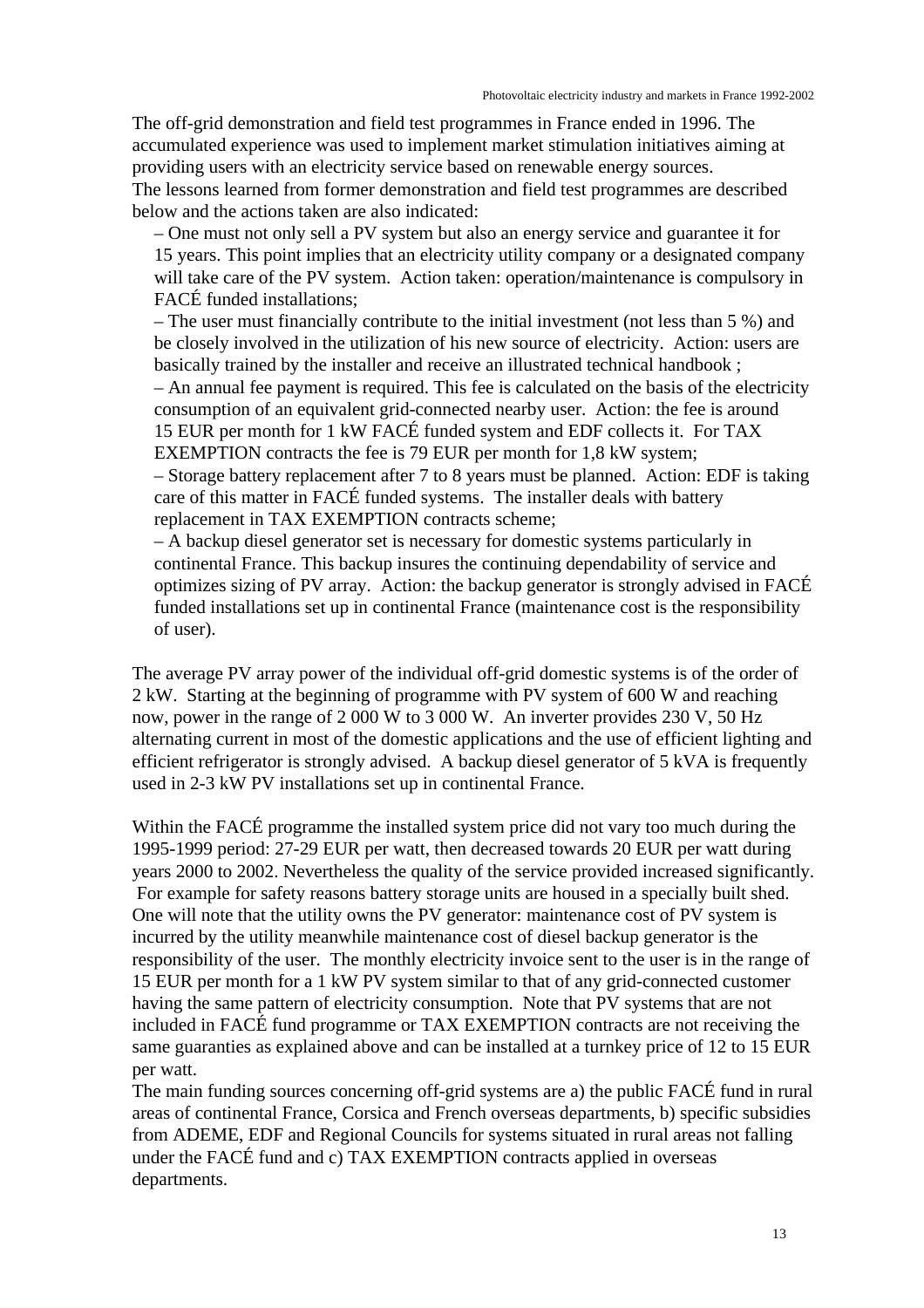The FACÉ fund can provide up to 3 MEUR per year for off-grid rural electricity projects coming from renewables (PV, wind and micro hydroelectricity). The FACÉ fund pays up to 65 % of the initial investment, ADEME 13 %, Finance Ministry participates indirectly to 17 % and the customer participates to 5 %. The electricity utility contributes to the equivalent of 20 % of the initial investment to anticipate storage battery replacement after 7 to 8 years and to provide 15-year maintenance costs. TAX EXEMPTION contracts have similar approaches (see 2.3.1).

During the 1995 – 2002 period, 1 315 sites (1 253 kW) were selected for FACÉ funding representing subsidies of 23,7 MEUR (total cost 36,5 MEUR). In 2002, 134,4 kW were selected (72 kW in 2001). Over the considered period, 56 % of the FACÉ systems were installed in continental France and 44 % in French overseas departments. The decisionmaking procedure of FACÉ fund involves national and local authorities. In certain rural areas where FACÉ fund does not apply it was installed around 30 kW in 2002 (with ADEME, EDF and Regional Councils funding). The TAX EXEMPTION contracts allowed installation of more than 1 MW of off-grid PV power systems in 2002. The ADEME and partners market deployment programme of off-grid PV power systems along the line described above will continue in the future with the plan of installing around 1,2 MW per year.

#### **2.3.2 Grid-connected photovoltaic power systems**

Connection of PV power systems to the electricity grid was not a priority item for ADEME and EDF in their dissemination programmes till the end of 1999. Nevertheless a few private initiatives allowed to installing grid-connected distributed PV power systems with the support of the European Commission. The association of users called « Hespul » achieved the installation of around 300 domestic photovoltaic systems amounting to 420 kW at the end of 2002 (www.hespul.org). These projects were carried out under a series of demonstration programmes of the European Commission DGTREN (1993, 1995, 1997, 2001 and 2002 calls for proposals). The level of financial participation of the Commission was up to 35 % of initial investment. For these projects the buy back rate by EDF for PV electricity was made on the basis of net metering (the electric meter works forwards and backwards). Another demonstration project of the EC with a financial contribution of ADEME allowed the installation by the end of 2002 of 450 kW of systems (project called "HIP-HIP": www.hip-hip.net). The average installed price was 7,5 EUR/W (see Table 2a and 2b).

By the beginning of 2002, a new rate-based incentive for grid-connected PV power system was recommended for systems up to 1 MW. Grid-connected distributed PV electricity will be purchased at a preferential rate of 0,15 EUR per kWh in metropolitan France and 0,30 EUR per kWh in overseas departments. A new set of investment subsidies was proposed by ADEME and became operational by the end of 2002 (see Tables 2a and 2b).

Tables 2a and Table 2b summarize the types and characteristics of major projects in France (continental France, Corsica and overseas departments).

*(End of page intentionally blank)*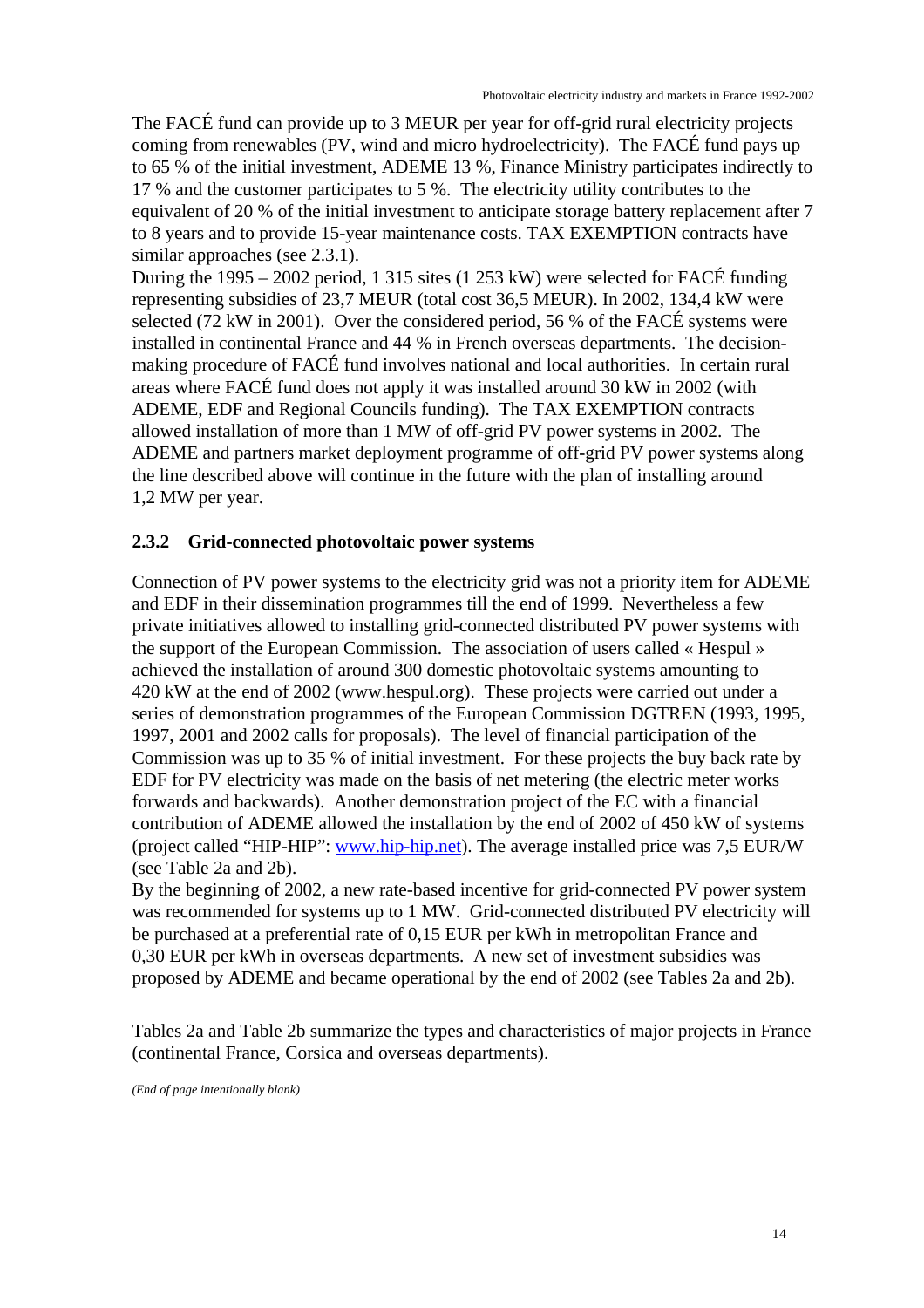| Project                        | Objectives, project management, achievements                                                                                                 |
|--------------------------------|----------------------------------------------------------------------------------------------------------------------------------------------|
| FACÉ public fund.              | Dissemination programme under ADEME-EDF agreement for off-grid rural electrification. FACÉ and partners subsidises                           |
|                                | Off-grid PV power systems for 25 % of investment. Since 1995 the FACÉ fund programme avoided 120 MEUR of line extension and saved 90 MEUR to |
| rural electrification          | the community. The project is continuing.                                                                                                    |
| "NON-FACÉ" fund.               | Dissemination programme under ADEME-EDF agreement. Contribution by ADEME, EDF and Regional Councils to off-                                  |
| Off-grid PV power systems for  | grid systems situated in areas not covered by FACÉ public fund. The project is continuing on the basis of 30 to 50 kW per                    |
| rural electrification          | year.                                                                                                                                        |
| <b>TAX EXEMPTION contracts</b> | Not a specific initiative to promote PV but the industry takes advantage of this financial incentive to invest in domestic off-              |
| in overseas departments. Off-  | grid PV power systems in overseas departments. Financial contribution comes from private investors. This financial                           |
| grid PV power systems and      | scheme is continuing and the industry applies it since end of 2002 to grid-connected distributed PV power systems.                           |
| grid-connected                 |                                                                                                                                              |
| <b>EUROPEAN COMMISSION</b>     | Demonstration projects of the European Commission (DGTREN).                                                                                  |
| demonstration programme.       | - Projects coordinated by HESPUL users' association (calls for proposals 1993, 1995 and 1997 amounting to a total of                         |
| <b>EC, ADEME</b> and Regional  | 280 kW of grid-connected distributed systems « PV roofs »). New EC funded projects started in 2001:                                          |
| Council co-funding.            | "PV-SALSA" (Service assurance for large social acceptance of PV stand-alone and grid-connected systems. 70 kW                                |
| Grid-connected distributed PV  | installed in 2001).                                                                                                                          |
| power systems                  | "PV-STARLET" in cooperation with IMERYS TOITURE (420 kW of PV tiles to install in France by end 2004).                                       |
|                                | "UNIVERSOL" (PV on school buildings. 345 kW to be installed in France by end 2004). Installations at 6 EUR/W.                                |
|                                |                                                                                                                                              |
|                                | Project coordinated by ADEME: "HIP-HIP". 3-year joint demonstration project. This project accepted in 1999 became                            |
|                                | operational by 2000. 450 kW were operational in France in 2002. 35 % of EC subsidy applies to a maximum installed cost                       |
|                                | 5,45 EUR per watt at the end of project.                                                                                                     |
| ADEME's new market             | Starting 2002, a 5-year dissemination project aiming at installing 20 MW of building integrated grid-connected distributed                   |
| stimulation initiative.        | PV power systems. Support of selected projects restricted to a maximum of 4,6 EUR per watt (basic grid-connected PV                          |
| Building integrated grid-      | system) and a maximum of 6,1 EUR per watt (grid-connected system with safety storage in overseas departments). Ceiling                       |
| connected distributed PV       | of 80 % of turnkey price. Energy efficiency measures (demand side management) are recommended to be applied.                                 |
| power systems                  |                                                                                                                                              |

**Table 2a – Summary of major projects in operation in France (part 1)**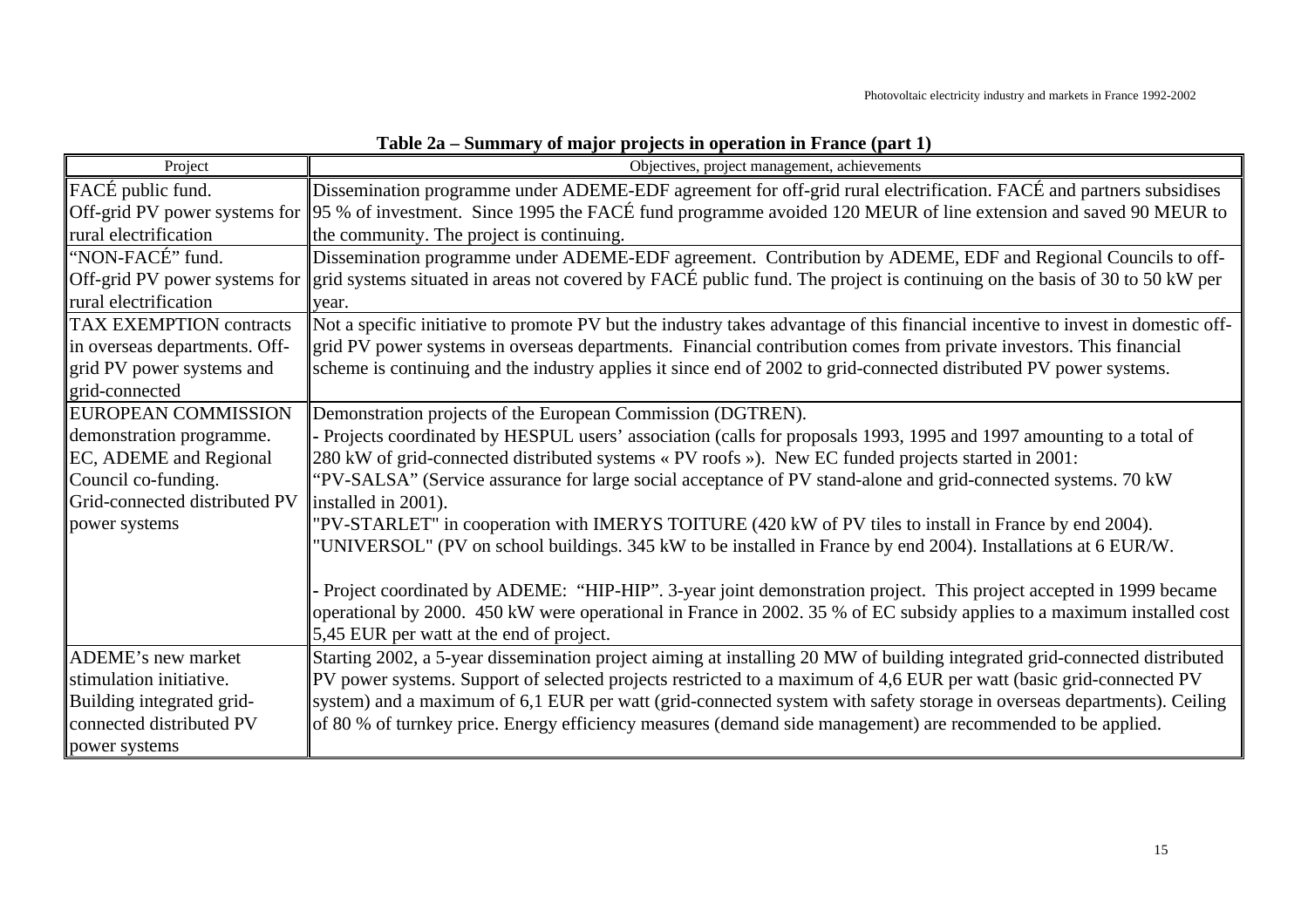Photovoltaic electricity industry and markets in France 1992-2002

| Project                                                                                                        | Total power<br>installed                                                           | Total costs                                                                                                         | Funding                                                                                                   | Utility funding (%)                                                                                                                                                                                                                                                                | Other funding (%)                                                                                                                  |
|----------------------------------------------------------------------------------------------------------------|------------------------------------------------------------------------------------|---------------------------------------------------------------------------------------------------------------------|-----------------------------------------------------------------------------------------------------------|------------------------------------------------------------------------------------------------------------------------------------------------------------------------------------------------------------------------------------------------------------------------------------|------------------------------------------------------------------------------------------------------------------------------------|
| FACÉ public fund<br>(off-grid systems)                                                                         | 1 253 kW<br>1 315 sites                                                            | <b>36,5 MEUR</b><br>$(8 \text{ years})$                                                                             | FACÉ: 65 %, Finance Ministry<br>(VAT): 17 %, ADEME: 13 %                                                  | EDF equivalent of 20 % of total<br>investment for 15-year maintenance<br>and storage battery replacement                                                                                                                                                                           | User: 5 % (user pays the back up<br>diesel generator and efficient<br>appliances and a monthly fee of<br>15 EUR per kW installed). |
| "NON-FACÉ" fund<br>(off-grid systems)                                                                          | Average of<br>30 kW per<br>year                                                    | 0,6 MEUR<br>per year                                                                                                | ADEME: 35 %, Regional Councils<br>up to $25%$                                                             | EDF: 35 %                                                                                                                                                                                                                                                                          | User: $>$ or = 5 %.                                                                                                                |
| <b>TAX EXEMPTION</b><br>contracts in overseas<br>departments<br>(off-grid systems)                             | 1 MW per<br>year                                                                   | 25 MEUR<br>per year                                                                                                 | $ADEME + Region + European$<br>Commission (FEDER fund): 24 %,<br>Finance Ministry: 17 %                   | EDF: 18 %                                                                                                                                                                                                                                                                          | User: 41 %<br>User pays a loan of 79 euros for 1,8<br>kW system and per month.                                                     |
| <b>EUROPEAN</b><br><b>COMMISSION</b><br>demonstration<br>(grid-connected<br>distributed PV power<br>systems)   | 600 kW<br>since 1994<br>(On-going<br>projects)<br>- 450 kW<br>2000-2002<br>(ended) | 4,2 MEUR<br>Several<br>projects<br>coordinated<br>by HESPUL<br>3,5 MEUR<br>Proj. Hip-hip<br>coordinated<br>by ADEME | European Commission: 35 %,<br>Regional Council: up to 30 %.<br>Since 1999 ADEME contributes up<br>to 15 % | PV electricity purchased on a net<br>metering basis (0,095 euro per kWh)<br>but new projects should be included in<br>the system of new rates published in<br>March 2002: 0,15 EUR per kWh in<br>continental France and 0,30 EUR per<br>kWh in Corsica and overseas<br>departments | User: $20\%$ to $50\%$ .                                                                                                           |
| New ADEME's market<br>stimulation initiative<br>(Building integrated<br>grid-connected<br>distributed systems) | 20 MW in 5<br>years<br>2002-2006                                                   | 120 MEUR                                                                                                            | ADEME, Regional Councils, EC<br>FEDER and Finance Ministry: up<br>to 80 % of investment                   | PV electricity purchased at new rates<br>published in March 2002: 0,15 EUR<br>per kWh in continental France and<br>0,30 EUR per kWh in Corsica and<br>overseas departments                                                                                                         | User: will pay at least 20 % of<br>investment                                                                                      |

| Table 2b – Summary of major projects in operation in France (part 2) |  |  |
|----------------------------------------------------------------------|--|--|
|                                                                      |  |  |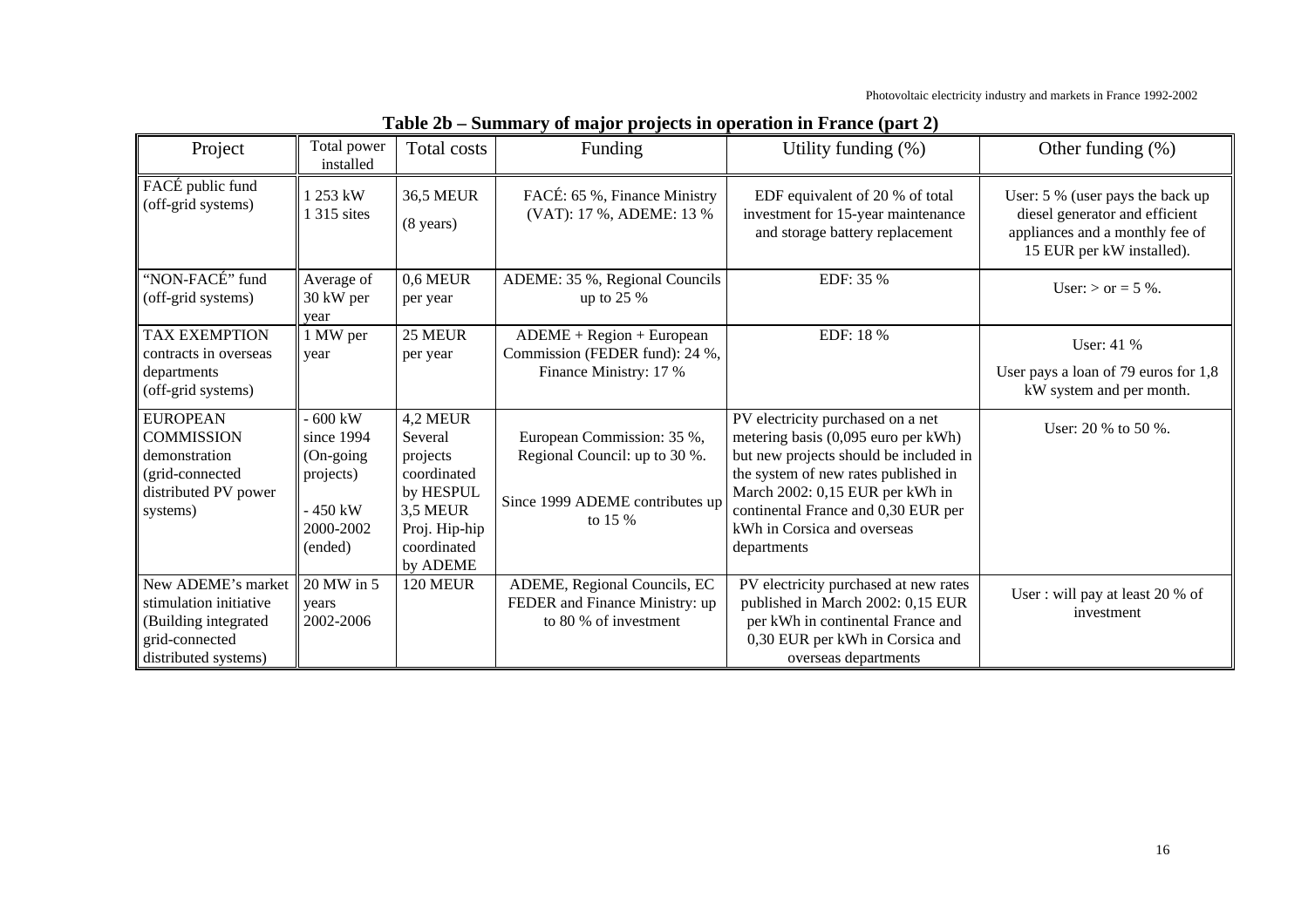#### **2.3.3 Electricity utility involvement**

Photovoltaic energy is principally considered by the French electricity company Électricité de France (EDF) as a potential source of electricity in remote rural areas where it is demonstrated that it is more expensive to pull a power line than to set up a PV power system (in French rural areas cost of a line can be up to 90 000 EUR per kilometre). In 1993, ADEME and EDF signed an agreement to promote the use of PV power systems in rural areas. Meanwhile, EDF decided by the end of 1995 to start up a PV RTD programme covering both PV cell technologies and PV system components. A global involvement of 4 MEUR per year was then announced. Three projects were implemented: systems and standardization, materials and processes (the "CISEL" project investigates electrodeposited polycrystalline Cu-In-Ga-Se thin film PV modules) and management of rural electrification in developing countries.

EDF is not operating any large-scale grid-connected PV power plants. However, in the frame of the national rural electrification programme sponsored by ADEME and EDF, the French electricity utility promotes the use of photovoltaic energy for in remote locations. In mainland France, the PV generators are operated and maintained by EDF. Long-term contracts (so-called concessions) between EDF and the municipalities define the terms of the provided service, prescribe battery replacements, etc. The cost of the energy sold to the end-user is calculated based on how much a user would have to pay for the equivalent service if he was connected to a local electricity grid. During the past decade, more than 5 000 remote households have been equipped with photovoltaic energy systems. To follow up the projects where EDF and ADEME are involved, a database called ISIS (www.base-isis.com) was developed in co-operation with Technosolar, a French association of installers. The database is designed to store information about off-grid PV systems. Each site is described by more than 300 different data. The objective is to improve knowledge about users, get technical feedback on system sizing and about users' profiles and energy needs.

Regarding the development of the grid-connected distributed PV power systems in France, EDF has elaborated, together with the PV industry, the Ministry of industry and the Energy Regulation Commission CRE (www.cre.fr), the institutional frame for on-grid operation of PV systems. Both feed-in contracts and technical rules for grid connection have been specified and released in 2003. According to the French feed-in law, EDF purchases PV electricity at a rate of 0,15 EUR per kWh in mainland France and 0,30 EUR per kWh in the four French overseas departments and Corsica (starting from the 1 January 2003, the tariffs decrease by 5 % annually).

Since the year 2000, EDF is being involved in the development of International Standards within a newly formed joint coordination group of the International Electrotechnical Commission (IEC). This implication is described in section 4.3.

In 2001, EDF has launched the ACCESS (Access to electricity and to services) programme. ACCESS consists in developing and implementing in the developing countries villages remote from the grid, a group of profitable decentralized rural electrification projects. Each project leads to the creation of a DSC (Decentralized Services Company), a local structure for the exploitation of the services provided to the concerned populations. The ambition of ACCESS by the end of 2003 is to allow access to electricity for more than 100 000 people within a selection of countries (Mali, Morocco and South Africa).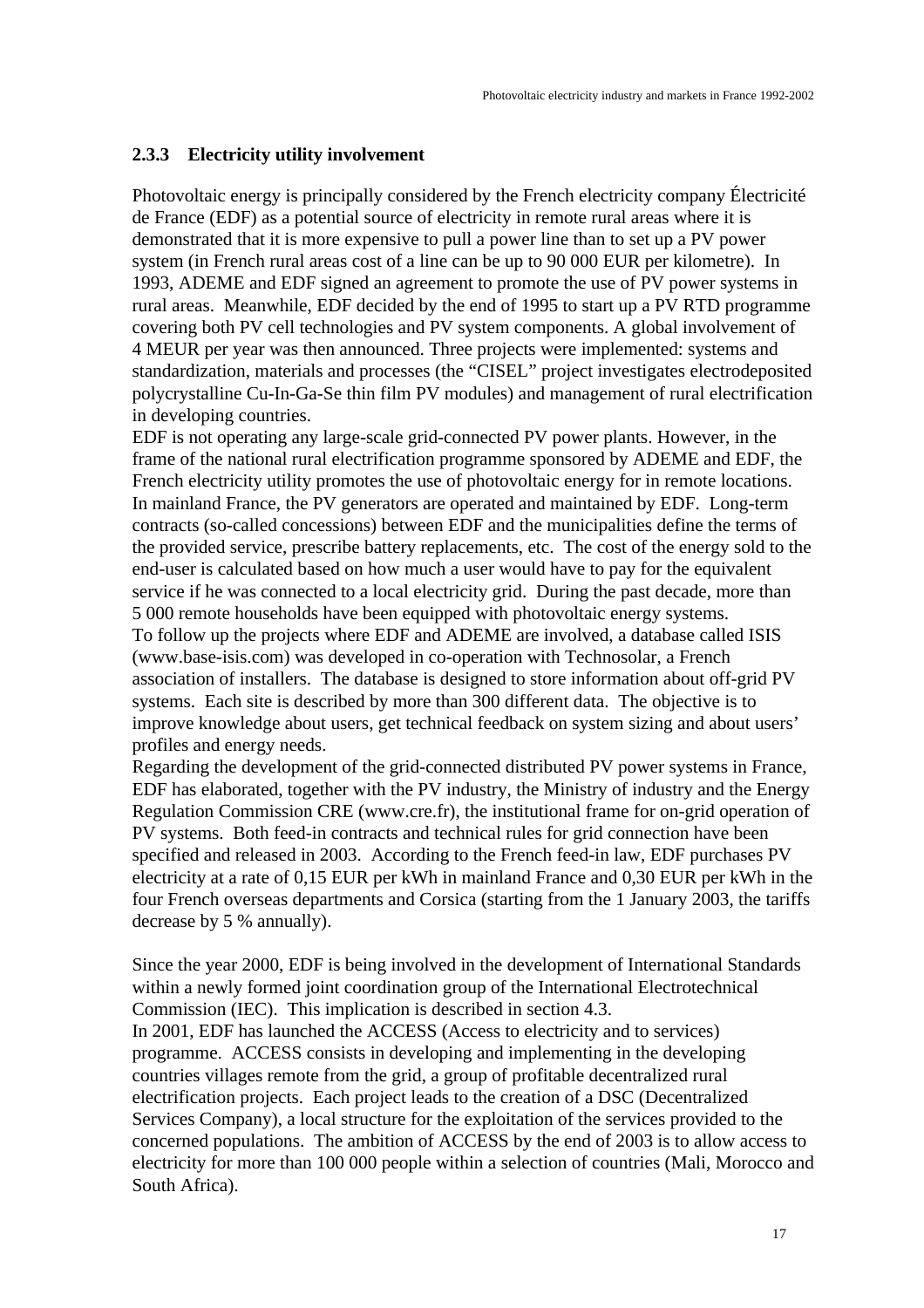It should be noted that the collaboration agreement between ADEME and EDF has been renewed in June 2000, and a special section on energy efficiency issues has been included. Negotiations are under way to extend the agreement beyond 2003.

#### **2.3.4 Projects under construction**

The main stream of activity remains the installation of off-grid PV power systems for rural electrification for which the main promoters are: ADEME, EDF, Regional Councils and local authorities through FACÉ fund and Tax exemption schemes. The European Commission (through FEDER fund) contributes also to financial incentives for projects in the French overseas departments.

All together ADEME and its financial partners plan to support around 1,2 MW of off-grid photovoltaic power systems per year.

The novelty during the years 2000-2002 concerns distributed grid-connected domestic PV power systems. ADEME started in cooperation with the European Commission (DGTREN) a targeted demonstration programme on distributed building integrated photovoltaic systems (project called "HIP-HIP", "House Integrated Photovoltaics – Hightech in Public") aiming at the installation in Metropolitan France of 450 kW. The overall objective of the EC project was to install 2,7 MW in six European countries (AT, DE, ES, FR, IT and NL). A beneficial exchange of experience occurred with the five partner countries on the following issues: end-users issues, impact on the grid connection, nontechnical barriers, building integration and certification (see Tables 2a and 2b). A brochure describing the achievements of the HIP-HIP project was published by ADEME in May 2003 *"L'électricité solaire dans le bâtiment – Retour d'expérience du projet européen Hip-Hip - Avancées et réalisations"* (downloadable from www.hip-hip.net).

Meanwhile the HESPUL User's Association has been pursuing installation of PV roofs with financial support of the European Commission Directorate general DG TREN projects with two new projects in 2002 "PV STARLET" and "UNIVERSOL" (see Tables 2a and 2b).

During the year 2002, the ADEME has prepared an aid system aiming at the deployment of grid-connected distributed photovoltaic systems. In this context, photovoltaic systems are the subject of support to a maximum of 4,6 EUR per watt for basic grid-connected distributed PV power system and a maximum of 6,1 EUR per watt for grid-connected distributed PV power system with safety storage. This includes potential subsidy of the European Commission and anyway less than 80 % of installed turnkey price.

These aid rates will decrease as of 1 January 2005, at 3,8 EUR per watt (basic gridconnected) and 4,9 EUR per watt in the case of a grid-connected PV system with safety storage. A power ceiling will be applied, that is to say 5 kW for individuals and 15 kW in the community/tertiary sector, beyond these ceilings, a case-by-case analysis will be carried out.

The technical specifications established by the ADEME determine the design, size and installation rules, as well as the safety rules and the technical measures for integration into the building to be taken into account.

#### **2.3.5 Highlights of research and technological developments (RTD)**

Together with its industrial and public partners, ADEME has implemented projects of research and technological development (RTD) on the PV components and the systems.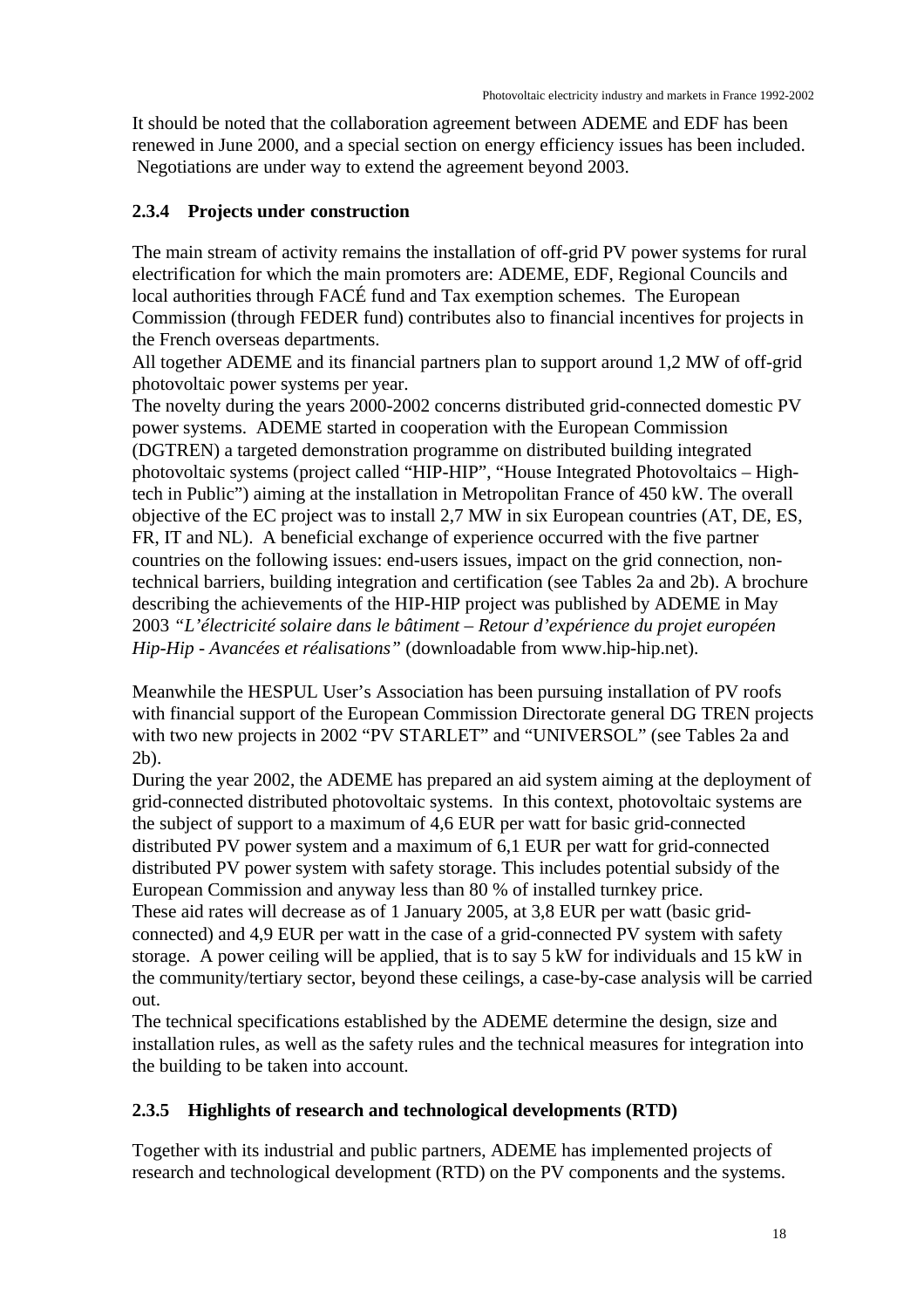The objective is to cut the component's costs as well as the systems' operating costs, increase their performance, quality, reliability and building integration.

The year 2002 was the last budgeted year of the 4-year ADEME PV RTD programme. The projects under this programme will end by mid 2003 and a pool of experts will evaluated the results. The total cost of 4-year PV RTD project was 72 MEUR of which ADEME granted 47 MEUR. Other contributors were the industry and public organizations like CNRS and CEA. Every year the ADEME gathers in November around 100 researchers to discuss the advances in the field of materials and processes for photovoltaic cells. The topics selected and the partners involved in ADEME's RTD programme are the following:

- Materials and processes for the industrial manufacturing of multicrystalline silicon photovoltaic cells: « PV–16 » 4-year project 1999-2002, ending mid 2003 (Photowatt International in cooperation with the public CNRS laboratories);
- Materials and manufacturing processes of thin film photovoltaic cells: 1) Monocrystalline silicon film: « Succes » project (CEA-GENEC and INSA Lyon). 2) Heterojunctions based on amorphous and crystalline silicon: « Hermes » project (CEA-GENEC and CNRS). 3) Cells based on Cu-In-Ga-Se prepared by electrodeposition: « Cisel » project (EDF-R&D, CNRS and Saint-Gobain Recherche). 4) Cells based on organic polymers (CEA-LCO, CNRS and Universities);
- Engineering of the photovoltaic systems: management and control of the energy flows, converters, inverters (Apex BP Solar, Total Énergie, Transénergie, CEA-GENEC, Armines, CNRS) ;
- Storage batteries adapted to the photovoltaic applications: charge/discharge protocols, monitoring of ageing, reliability test, measure of the charge conditions (CEAC/EXIDE, Apex BP Solar, CEA-GENEC, CNRS) ;
- Multisource, stand-alone village electrification systems for individual uses, water pumping (Transénergie, Total Énergie, Apex BP Solar, Armines, CEA-GENEC) ;
- Accompanying studies on the testing, return of field experiences, global management of the network of PV systems, granting of a concession, reliability of the systems and development of standards (CEA-GENEC, Armines, EDF R&D, PHK, IED, FONDEM, SERT, Costic, etc.).

In 2001 the French Atomic Energy Commissariat (CEA) presented a new policy in the field of renewable energies through the creation of a research programme dedicated to the new technologies of energy. As a consequence the GENEC laboratory has integrated into its missions new research works on the photovoltaic cells (see above) and has increased its headcount. The close collaborations established between the public research organizations CEA and CNRS on new projects are giving a new impetus to the French photovoltaic research. Furthermore CEA and ADEME decided in September 2002 to set up a facility of national and international scope capable of developing new technologies and concepts for large area (up to 20 cm x 20 cm) crystalline silicon cells. The facility is based at GENEC laboratory in Grenoble (www-drt.cea.fr/genec.fr) and will be operational by the end of 2003.

For its part, in 2002, the CNRS has concluded the ECODEV multidisciplinary research programme on energy and the environment, and begun a discussion on how to pursue its involvement in the photovoltaic sector (www.imp.cnrs.fr/energie).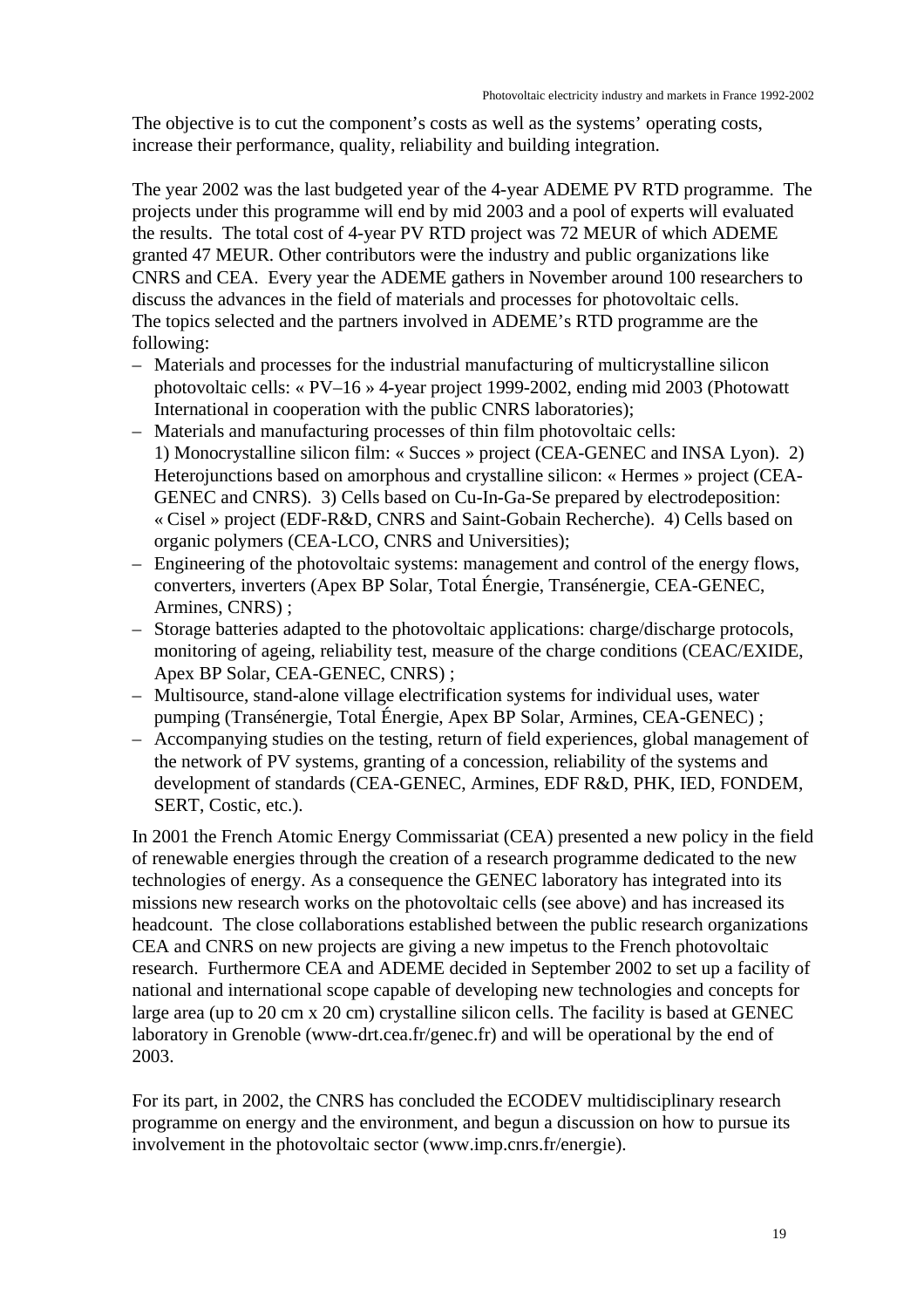The *Électricité de France* (EDF) company has been mobilising on two activities. The research works on the Cu-In-Ga-Se thin films obtained by electrodeposition in cooperation with Saint-Gobain Recherche and the CNRS, and the international standardization file (see 4.3).

Regarding the development of the grid-connected distributed PV power systems in France, EDF with the professional syndicate SER (*Syndicat des énergies renouvelables*), the Ministry of Industry and the Energy regulation Commission (CRE) elaborated the institutional frame for the grid-connected operation of photovoltaic systems. Both feed-in contracts and technical terms for grid connection have been specified and were to be released by June 2003.

#### **2.4 Public budgets for market stimulation field test programmes and RTD**

Table 3 gives public budgets for research and technological development (RTD), and market deployment incentives (public subsidies, fiscal incentives) on the national level, and on the regional level.

|                                           | <b>RTD 2002</b> | Market stimulation<br>initiatives 2002 | Total<br>(MEUR) |
|-------------------------------------------|-----------------|----------------------------------------|-----------------|
| <b>ADEME</b>                              | 4,8             | 5,6                                    | 10,4            |
| CNRS, CEA, Armines<br><b>Universities</b> | 4,9             |                                        | 4,9             |
| FACÉ FUND                                 |                 | 2,2                                    | 2,2             |
| <b>Regional Councils</b>                  | 0,1             | 2,3                                    | 2,4             |
| Total                                     | 9,8             | 10,1                                   | 19,9            |

**Table 3 – Public budgets for RTD and market incentives 2002** (MEUR)

#### **3 Industry and growth**

#### **3.1 Production of photovoltaic cells and modules**

In France there are three manufacturers of photovoltaic PV cells and modules:

- Photowatt International S.A. who started manufacturing crystalline silicon PV cell and modules by the end of the seventies,
- Free Energy Europe S.A. who started in 1986 manufacturing thin film hydrogenated amorphous silicon modules and,
- Solems S.A. who started in 1983 fabrication of small size thin film hydrogenated amorphous silicon modules for original equipment manufacturers.

The photovoltaic cell production stagnated to a level of 2 MW per year over the first 3 years of the 1992 – 2000 period then shipments grew drastically to reach more than 17 MW in 2002. Table 4 gives names of cell/module manufacturers, type of cell material; total production of cells and modules, production capacity (three shifts).

Standard photovoltaic modules of 10 W to 165 W are manufactured in France. The PV modules meet utility needs for their applications. More recently power modules for building integration were developed by two companies.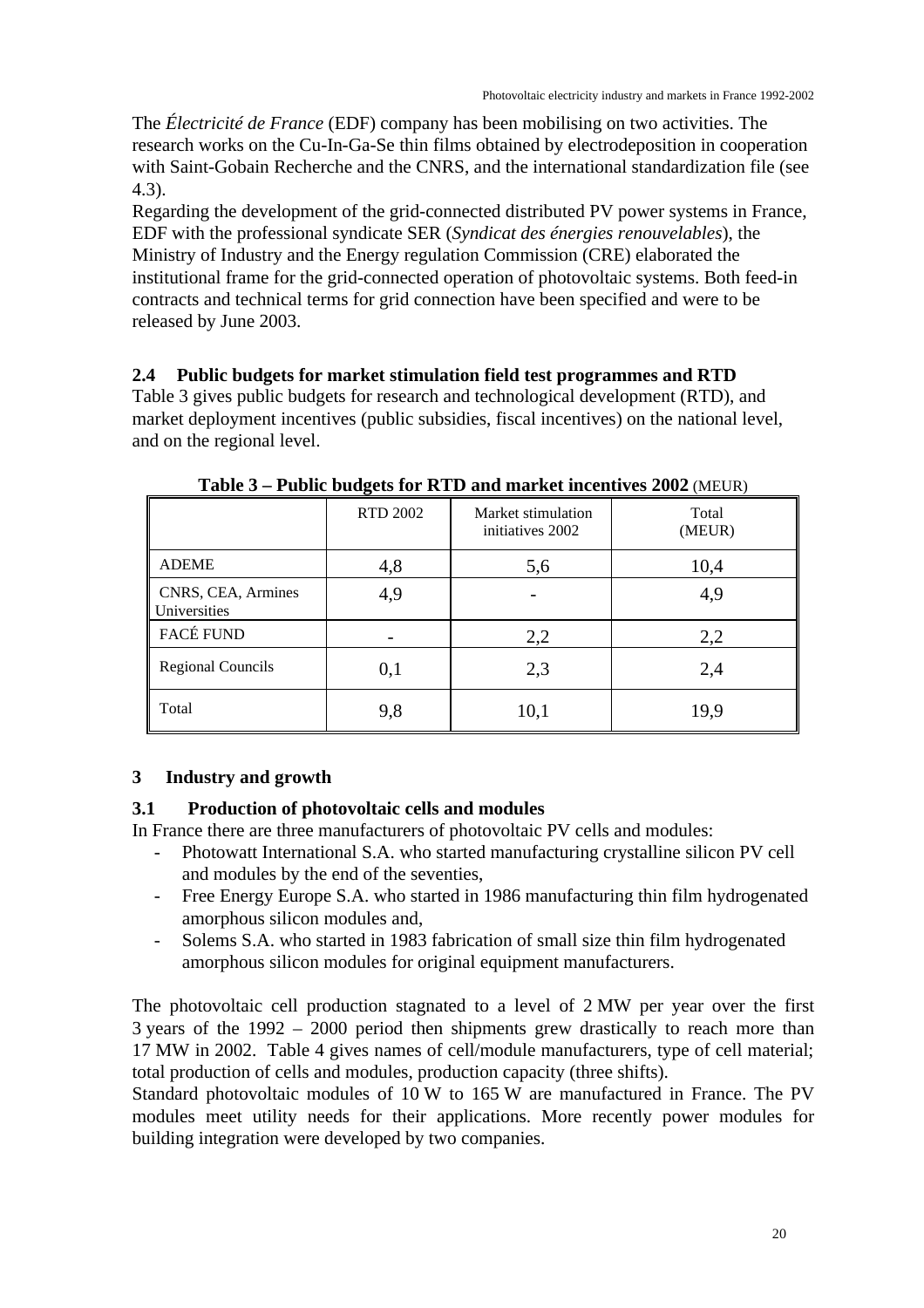Photovoltaic electricity industry and markets in France 1992-2002

| Cell/Module<br>ll manufacturer    | Technology       |                         | <b>Total Production</b><br>(MW) | Maximum production<br>capacity |      |                  |
|-----------------------------------|------------------|-------------------------|---------------------------------|--------------------------------|------|------------------|
|                                   |                  | $PV$ cell <sup>3)</sup> |                                 | PV module                      |      | (MW)             |
|                                   |                  | 2001                    | 2002                            | 2001                           | 2002 | 2002             |
| <b>Photowatt</b><br>International | $mc-Si^{1}$      | 13,6                    | 17,0                            | 5,0                            | 8,0  | 25 MW PV cell    |
|                                   |                  |                         |                                 |                                |      | 10 MW PV modules |
| Free Energy<br>Europe             | $a-Si:H^{2), 3}$ |                         |                                 | 0,5                            | 0,5  | 1 MW PV modules  |
| <b>TOTALS</b>                     |                  | 13,6                    | 17,0                            | 5,5                            | 8,5  |                  |

**Table 4 – Annual production and production capacity information**

 $\frac{1}{1}$  mc-Si - cast multicrystalline silicon

 $^{2)}$  a-Si:H - thin film hydrogenated amorphous silicon on glass substrate

3) differentiation between PV cell and PV module has no relevance for thin film amorphous silicon since cells and modules are integrated within the same substrate.

#### **3.1.1 Photowatt International S.A.**

Photowatt International (www.photowatt.com) is a vertical integrated company based in Bourgoin-Jallieu near Lyon. The company manufactures multicrystalline silicon ingots, wafers, cells and modules with a 3-shift manufacturing cell capacity of 25 MW per year (20 MW in 2001).

The main steps in the production process are the following:

- 1) Directional solidification of multicrystalline silicon ingot up to 280 kg (feed-stock silicon comes from off-grade electronic silicon scraps),
- 2) Slicing of wafers with wire saws with a reduced kerf loss (wire sawing has been effective for several years and Photowatt is one of the rare if not the single company able to slice 200  $\mu$ m-thick wafers with a high volume production),
- 3) Cell fabrication: junction fabrication through diffusion doping of phosphorus oxychloride ; surface passivation through plasma enhanced CVD of silicon nitride ; silk screen printing of front and rear contacts,

4) Module manufacturing (glass/glass laminate, or glass/tedlar), aluminium frame.

The company innovated on several fronts such as "POLIX"™ directional solidification ingot casting (ingot weighting up to 280 kg) and wire sawing of thin wafers (down to 150 µm). RTD projects include larger and thinner cells, higher conversion efficiency (silicon nitride, 15 % range…) and development of new processes for lowering production costs. The company holds RTD contracts from ADEME (4-year 1999-2002 "PV-16" project) and from the European Commission.

Photowatt International has been manufacturing PV cells and modules since 1978. The company manufactures multicrystalline silicon square wafers of 12,5 cm x 12,5 cm (currently in production) and 15 cm x 15 cm, and PV cells of the same size. Standard PV cells are blue in colour but at the demand of customers Photowatt manufactures browngrey cells suited for roof tiles integration. The firm offers a 25-year warranty on its modules. The modules are certified within the International Electrotechnical Commission Standard IEC 61215 and European ESTI 503 specification. These module approvals are accepted by electricity utilities. Photowatt is under the ISO 9002 quality procedure. Photowatt has been the first crystalline silicon manufacturer to receive at the beginning of 2003 the quality label PV GAP.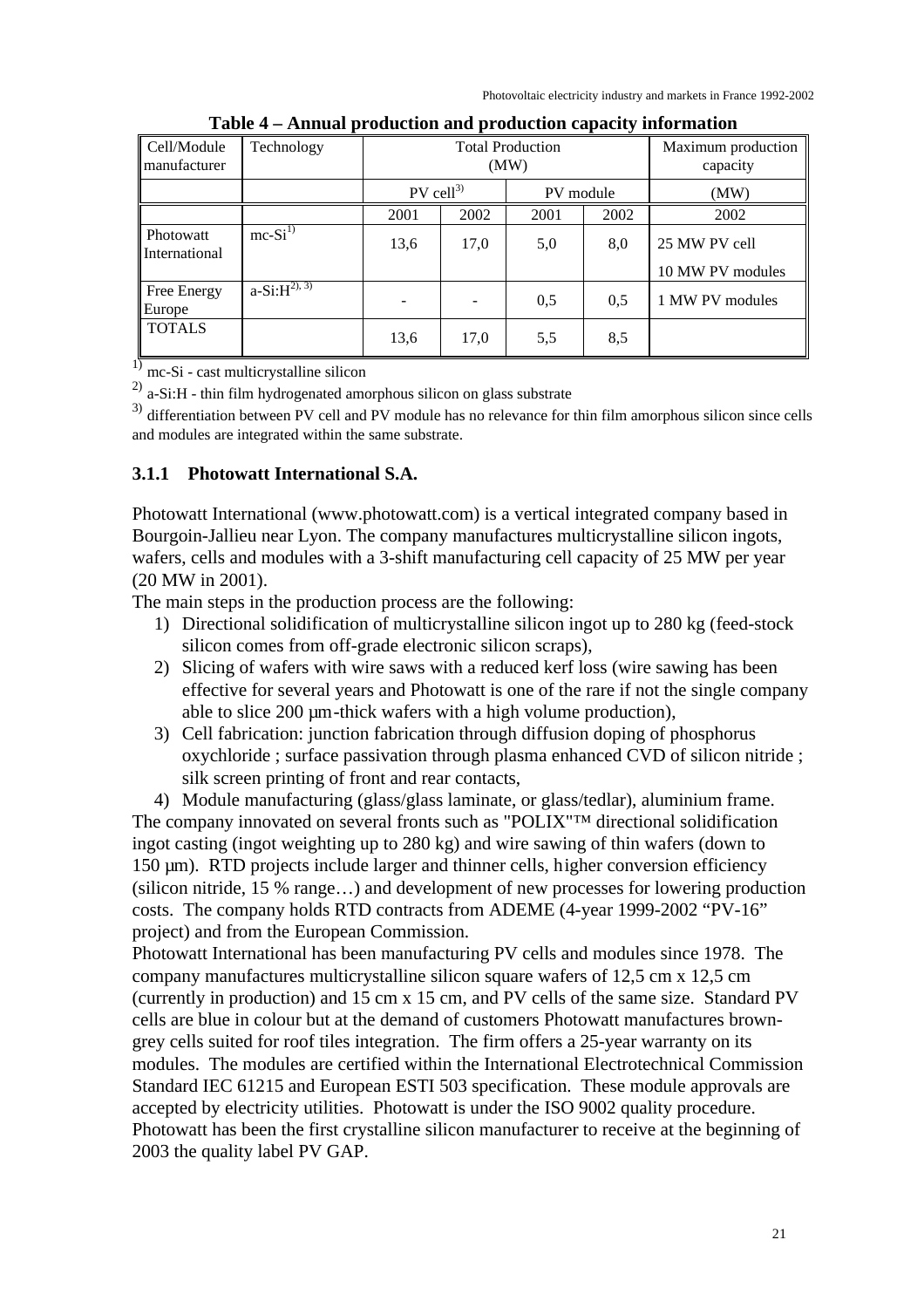Photovoltaic modules specially designed for utility applications in the range of 80 W, 125 W and 165 W (high insulation modules, façade and roof top modules) are produced to respond to specific demand of customers.

Ingots, wafers, cells and modules are produced in Bourgoin-Jallieu facility near Lyon. Capital had changed hands in April 1997 when the company was acquired by Automation Tooling Systems (ATS) from Canada.

#### **3.1.2 Free Energy Europe S.A.**

Free Energy Europe (www.free-energy.net), manufactures thin film hydrogenated amorphous silicon PV modules. The manufacturing plant located in Lens (North of France) has a manufacturing capacity of 1 MW per year (3 shifts). The main steps in the production process are the following:

- 1) CVD process for depositing transparent conducting electrode (TCO) on a glass substrate. The company also buys TCO substrates elsewhere;
- 2) Laser scribing of TCO and a-Si;
- 3) Vertical single plasma enhanced chemical vapour deposition (PECVD) monochamber for single a-Si junction (modified Chronar Corp. process);
- 4) Metal electrode deposition by sputtering with mask;
- 5) PV module encapsulation (glass/glass laminate, polymer frame).

The company manufactures glass/glass laminate, polymer frame (size: 31 cm x 92 cm) PV modules having a STC initial power of 14 W, 12 V (smaller sizes of 5 W and 7 W are also produced). A new tandem junction module of 19 W has been introduced in pre-production in 2002 and should receive the IEC 61646 certification in 2003. Warranty is 10 years. The company commercializes a range of product systems like home battery chargers and solar home kits mainly used for rural electrification in developing countries and in stand-alone applications in industrialized countries.

The reliability of PV modules is guaranteed by their unique polymer encapsulation and framing method, which was developed with financial support from ADEME. The company participates to two R&D projects funded by the European Commission.

#### **3.1.3 Solems S.A.**

Solems S.A. (www.solems.com) manufactures custom-sized thin film amorphous silicon 30 cm x 30 cm PV modules addressing mini-power applications up to 5 watts mainly for original equipment manufacturers. The PECVD process is using a vertical single chamber developed by the company. Glass coated with transparent conducting electrode is purchased elsewhere. The 2-shift production capacity is around 100 kW per year. Further details are not given since the products do not fall under the scope of this report.

#### **3.2 Manufacturers and suppliers of other components**

In France there is a PV related industrial activity on PV components and PV systems. Battery charge controllers, multi-function controllers, storage batteries for PV applications, inverters for stand-alone PV systems, and new products such as high performance pumping devices are both developed and commercialized. PV companies' commercial brochures describe very well the characteristics of the PV components and PV systems. They are available on the companies' websites (addresses are given below). In 2002 it is worth noting that two companies got involved in the development and commercialization of new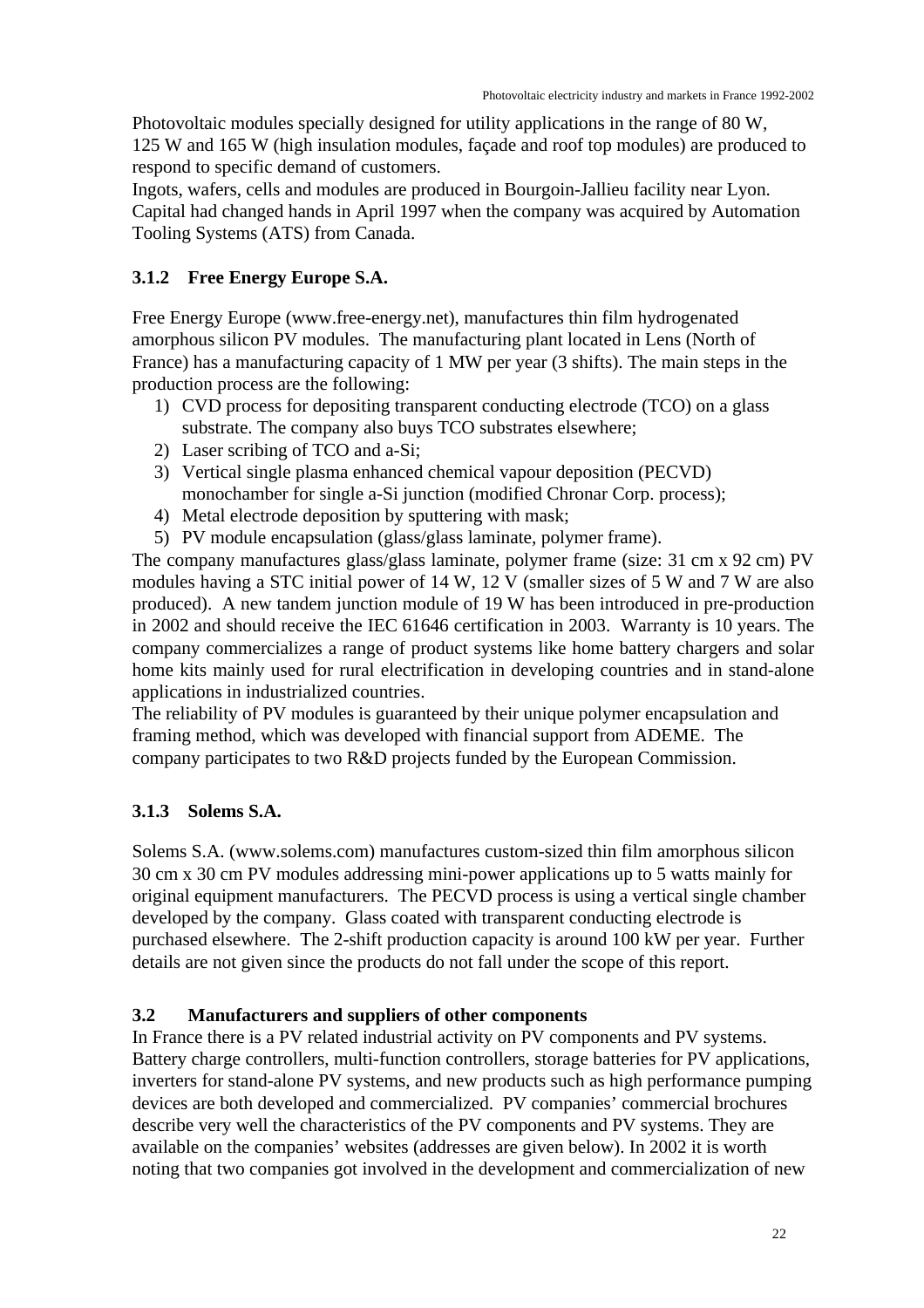types of photovoltaic modules adapted to building integration: the company CLIPSOL (www.clipsol.com) specialized in solar thermal heating systems developed with Total Énergie a building integrated PV module. The new product is commercialized under the name "CLIPSOL TGD".

The company IMERYS Toiture (www.imerys-toiture.com) the first French fired clay tiles manufacturer developed a new photovoltaic tile which features the same size as a standard tile. An EC demonstration project called "PV Starlet" coordinated by the association Hespul (www.hespul.org) aims at involving European tiles manufacturers, roofers and building material dealers. IMERYS Toiture is one of the partners of the project. A small company called Sunwatt-France (www.sunwatt-energy.com) has developed and commercializes the so-called "Megatuile" which is a rainproof PV roof cover tile of large size (custom designed).

#### **3.2.1 PV system houses**

In France, there are two PV system companies with an annual turn-over superior to 20 MEUR: Total Énergie (www.total-energie.fr) and its overseas departments subsidiaries (Solelec Caraï bes, Solelec Réunion), and Apex Bp Solar (www.apex-bpsolar.com) and its overseas departments offices (Caraï bes, Indian Ocean and Guyane). Note that the PV system company Total Énergie manufactures photovoltaic modules in South Africa: The Tenesa Company has a photovoltaic module capacity of 8 MW per year. Apex BP Solar, a subsidiary of BP-France, makes use of PV modules manufactured by Bp-Solar in Spain or other places. Total Énergie and Apex Bp Solar are also active in installing PV systems abroad. Another company Naps-France (www.napssystems.com), connected to NAPS International (Finland), is also operating in France but makes most of its business abroad. Naps-France uses PV modules manufactured in Sweden. Other active companies are Sunwatt-France, Solarcom, Sert, etc.

#### **3.2.2 Battery charge controllers and multi-function controllers**

Most of the companies active in PV have their own type of multi-function controllers. Total Énergie and Apex Bp Solar have developed and still continue to improve their custom-made controllers with a central processor unit allowing detailed monitoring of PV systems and pre-payment facility. Along with Tecsol they have also developed computer software to carry out data analysis and remote control through satellites or telephone network of the off-grid PV systems they have installed.

#### **3.2.3 Storage batteries**

There are two main storage battery manufacturers with a specific experience in the PV sector: CEAC/Exide and OLDHAM. The main technology is lead-acid, stationary or monobloc type, with a tubular positive electrode (capacity C10 ranging from 100 Ah to 900 Ah) or valve regulated (gelified electrolyte or glass mat absorbed) for small capacity. The companies have designed storage batteries that are more suitable for the charging regimes associated with photovoltaic and hybrid applications. Furthermore, CEAC/Exide Company is developing with a PV system company, CNRS/University Laboratories and CEA-GENEC new concepts for managing storage batteries used in PV applications. Testing programmes of accelerated ageing of storage batteries are taking place at GENEC laboratory (www-drt.cea.fr/genec), a CEA (Atomic Energy Commissariat) unit.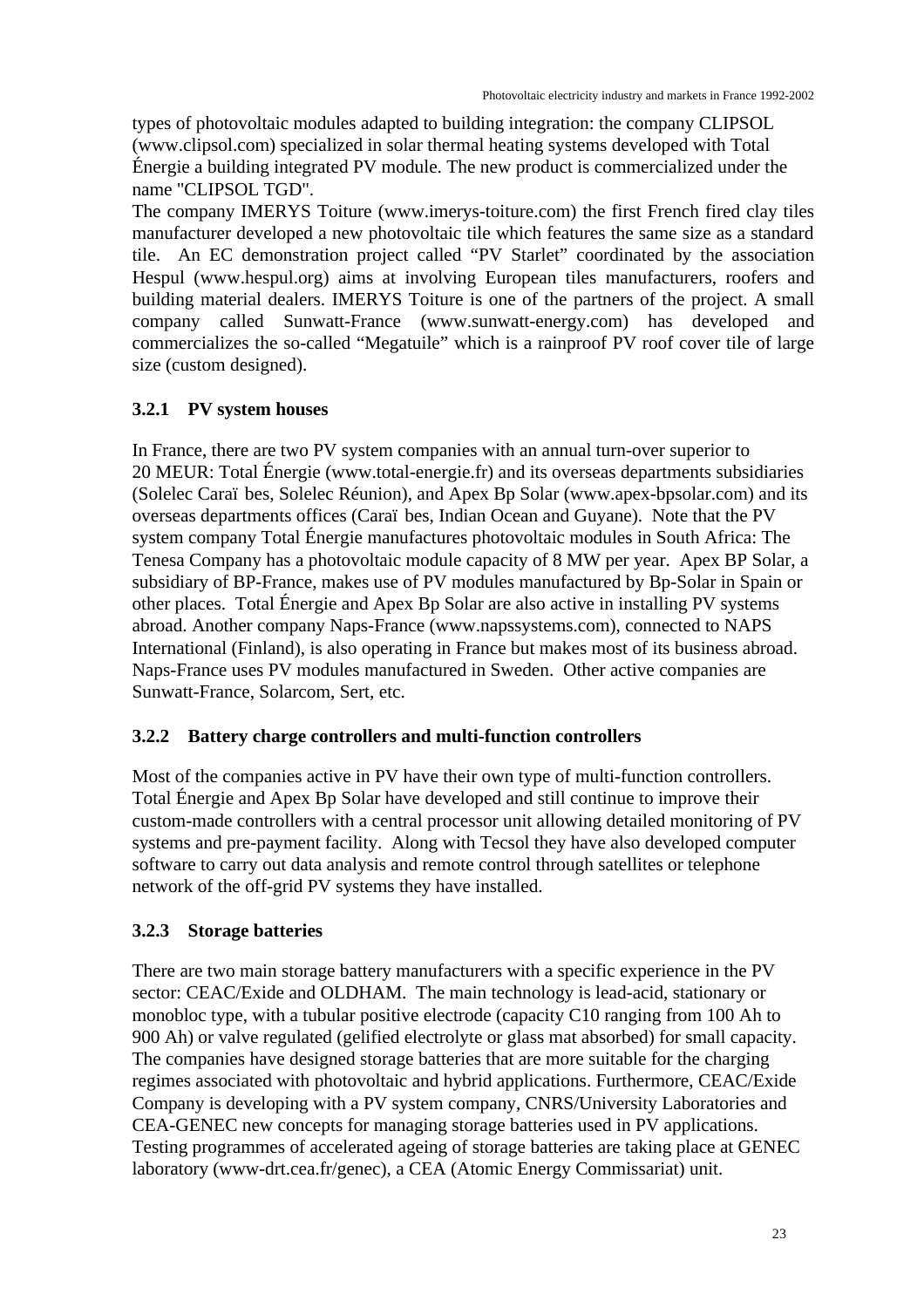The storage batteries must refer to French standards NF C 58400 and/or to the recent NF C 58510 for PV accumulators. In addition, technical rules recommend that for all systems receiving FACÉ funding, storage accumulators must be installed in a purposelybuilt shed.

#### **3.2.4 Inverters**

For off-grid systems the company AINELEC develops and commercializes sine-wave inverters for PV/diesel village power systems. So far there are no PV specific inverter manufacturers for grid-connected PV power systems: the situation is changing since two PV system companies are developing new inverters with original integrated characteristics adapted to a range of grid-connected distributed PV systems including those featuring safety storage batteries and backup diesel generator.

#### **3.2.5 Consultancies**

Consulting companies contribute to the added value of PV activity in France. The companies Transénergie, Sert, Cythélia, PHK, IED, Tecsol, Erdyn Consultants, Sud Consulting and Fondem (a non-governmental organization) are involved in project management and strategic marketing studies funded by ADEME, the European Commission, development banks and utilities. The HESPUL and CLER associations are also very active in promoting PV.

#### **3.3 System prices**

Table 6 gives turnkey prices (excluding VAT) in euros per watt for typical off-grid PV system and typical grid-connected PV systems.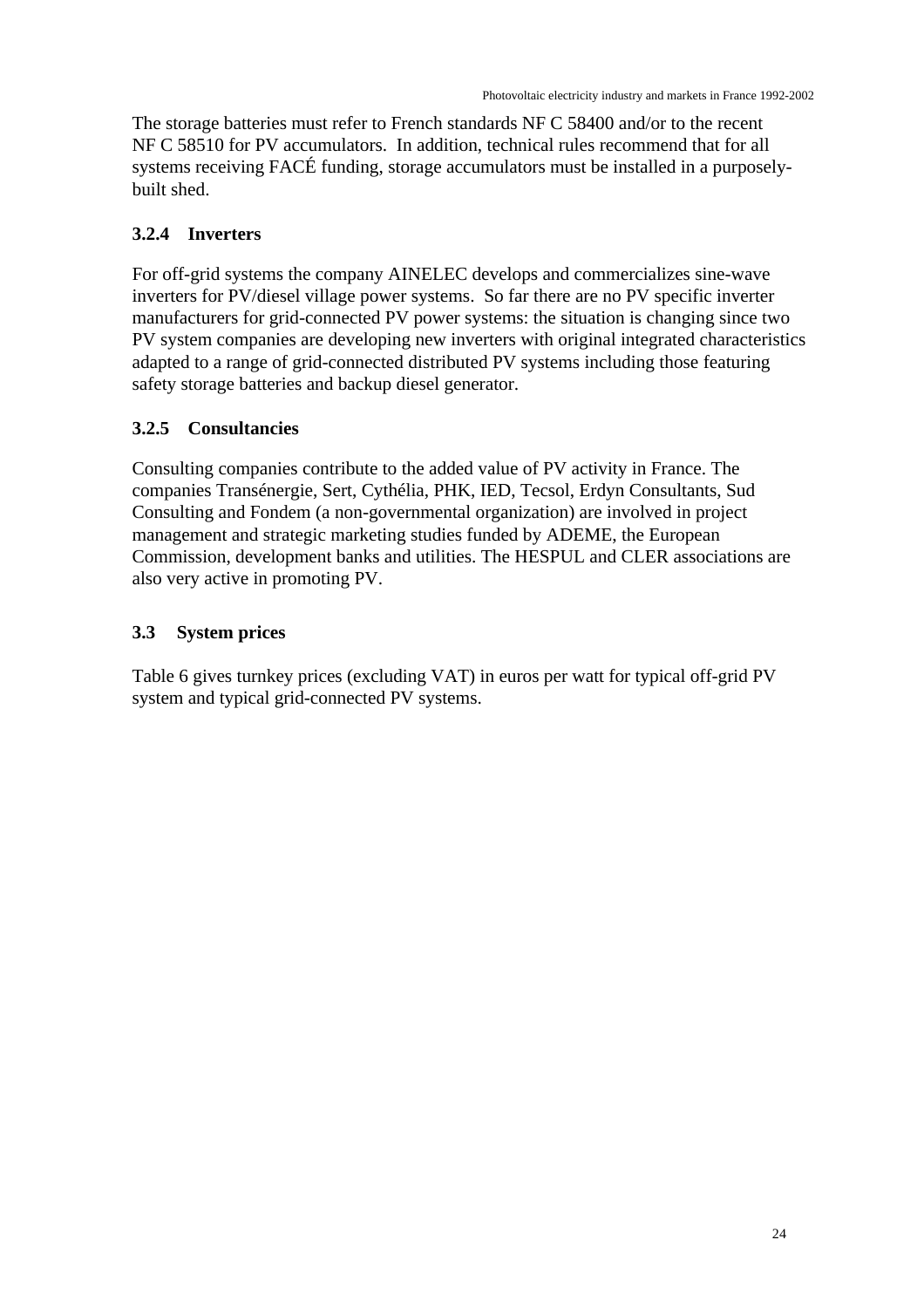| CATEGORY/RANGE (PV<br>array power expressed in kW) | <b>TYPICAL APPLICATION</b>                                                                                                                                 | PRICE $(EUR\cdot W^{-1})$              |
|----------------------------------------------------|------------------------------------------------------------------------------------------------------------------------------------------------------------|----------------------------------------|
| <b>OFF-GRID</b> domestic<br>$1$ kW $-4$ kW         | Permanent dwellings (2 kW) with a 15-year<br>guarantee of service (FACÉ funding). The price<br>includes storage battery replacement and a battery<br>shed. | $16-24$ EUR $\cdot$ W <sup>-1</sup>    |
| OFF-GRID non-domestic<br>1 kW to 5 kW              | Professional application (telecommunication relay,<br>etc.), (guaranties and overall service are different<br>from FACÉ funded systems).                   | 12 to 15 EUR $\cdot$ W <sup>-1</sup>   |
| <b>GRID-CONNECTED</b><br>distributed<br>1 kW range | Domestic grid-connected PV roof top in<br>metropolitan France                                                                                              | 5,5 to 8,0 EUR $\cdot$ W <sup>-1</sup> |

**Table 6 – Turnkey prices of typical applications (EUR**⋅**W-1 )**

The factory price breakdown of an off-grid PV power system is as follows: 30 % for the PV modules, 30 % for storage batteries and 40 % for balance of system components. When receiving public funding, PV power systems must refer to the technical specification handbook untitled *« Specifications for the use of renewable energies in rural decentralised electrification* » published by ADEME and EDF in October 1997, under revision for publication in the year 2003.

#### **3.4 Labour places**

The number of people involved in photovoltaics in France is estimated at 580 persons (companies having contributed to the statistical data plus public research including CNRS, CEA and universities). The figure is slightly up compared to the year 2001: a bit more in public research due to the involvement of CEA and EDF in PV research and new jobs in PV system companies. The figure breaks down according to the following categories:

- Research and development (not including companies): 75 persons;
- Manufacturing of PV system components, including R&D: 340 persons;
- All other, including electricity company, installation companies, etc.: 165 persons.

#### **3.5 Turnover**

Total business turnover of main PV system companies (cell/module manufacturers and PV system houses mentioned above) is 130 MEUR in 2002 (18 % increase since 2001).

#### **4 Framework for deployment (non-technical factors)**

#### **4.1 New initiatives**

In France, several elements have created a political and regulatory context that is favourable to the development of the renewable energies:

- The European directive on the electricity from the renewable energies (RE) has been definitively adopted in September 2001. It sets the contribution of the renewable energies for France which should increase from 15 % in 1997 to 21 % in 2010;
- The National scheme for the improvement of energy efficiency (PNA2E) has been implemented by ADEME upon the government's request. The implementation of the FIDEME special fund (listed in the PNA2E) for subsidies granted to the SMEs became real in 2002 and after obtaining the agreement of the European Commission;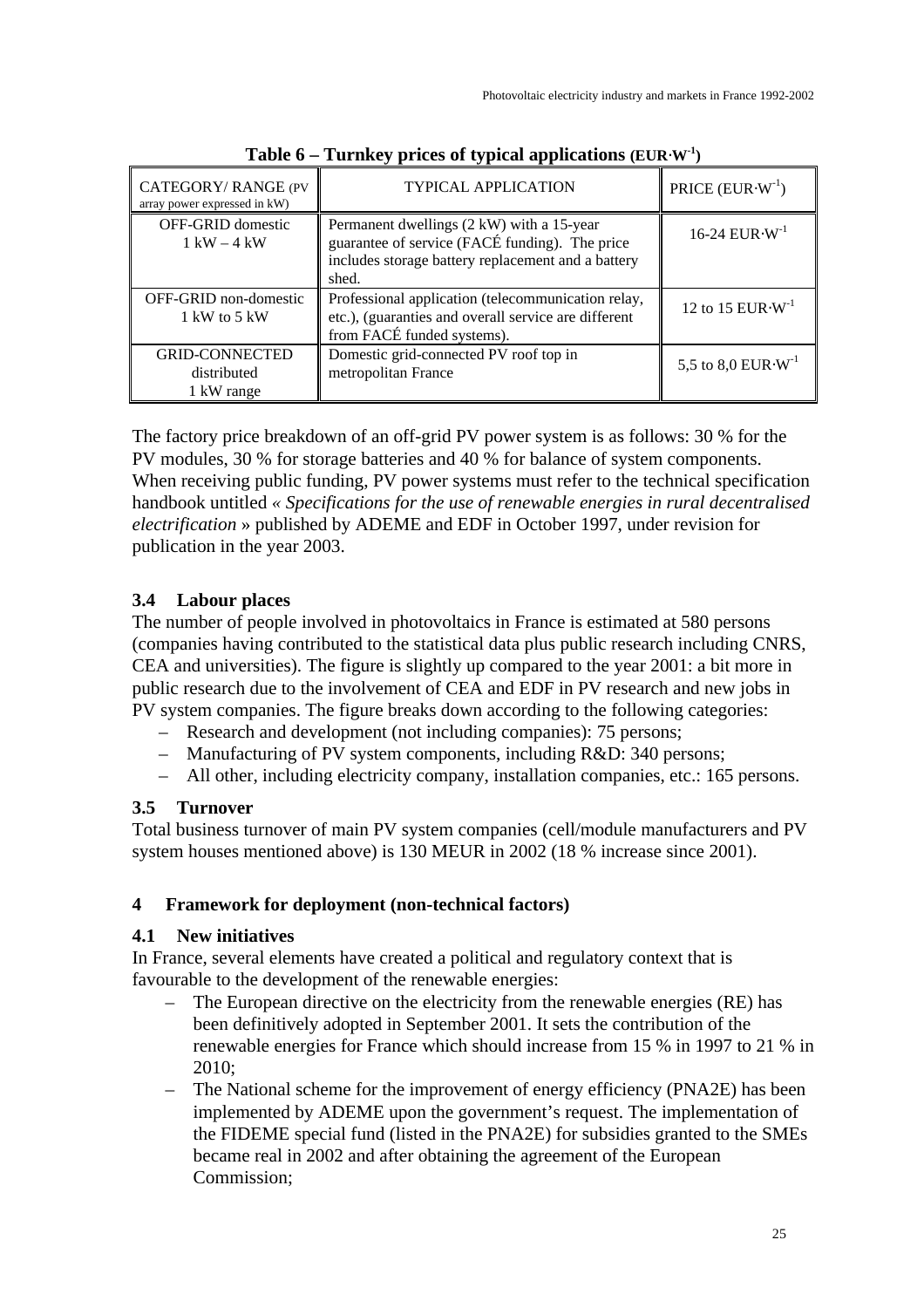- New purchasing rates proposed in October 2001 and officially published by the beginning of 2002 by the Ministry of the Industry for photovoltaic electricity: 0,15 EUR per kilowatt-hour in mainland France and 0,30 EUR per kilowatt-hour in the overseas departments and Corsica island, these are regions where electricity is expensive to produce;
- Within the framework of the «electricity utility company modernization» law, a regulating authority has been established: the Energy regulation commission (CRE). It has the task of monitoring the opening of the electricity market in view of guaranteeing a fair competition and seeing to service quality and electricity costs.

The level of ADEME's public budget was confirmed stable between 2000 and 2002 after a significant increase in 1999.

In addition, during the year 2001, the CEA (Atomic Energy Commissariat) decided to be more involved in renewable energy research. A Department of "new energies technologies" (DTEN) was created to deal with hydrogen, fuel cells, electrochemical storage and photovoltaics. On top of the current activity of CEA-GENEC photovoltaic systems laboratory in Cadarache which has seen its personnel reinforced, a new team started research work on materials, cells and processes within the CEA-LETI microelectronics laboratory based in Grenoble. In September 2002, ADEME and CEA decided to create a new research facility capable of developing new process technologies and new concepts on crystalline silicon cells up to 20 cm x 20 cm. The facility will become operational by the end of 2003.

The new ADEME's grid-connected distributed PV power system market stimulation initiative was founded on two favourable measures: a) new buy-back rates for photovoltaic electricity published by the Ministry of Industry and b) a subsidy up to 80 % of the investment would be brought in by ADEME, Regional Councils and other partners like the European Commission.

Two meetings gathering the stakeholders were organized in February and October 2002 by ADEME and the industry partners in order to present and discuss the technical, financial and legal conditions to implement the new BIPV programme. On this occasion ADEME and GENEC presented a compendium of best practices for installing grid-connected distributed PV power systems "*Guide de rédaction du cahier des charges techniques des générateurs photovoltaï ques connectés au réseau*". From his side CSTB (the French Construction industry scientific and technical centre) in partnership with ADEME has explained the first procedures for the technical assessment of the building integrated PV modules. The assessment campaign in view of issuing the Technical Approvals (ATec CSTB) will start in 2003.

A joint group including EDF and SER (a professional syndicate representative of the PV industry) developed both feed-in contracts and technical terms for grid connection of PV power systems. Nevertheless the precise terms of these contracts were not finalized by 2002 but officially released in 2003 after agreement of the French Energy Regulation Commission (CRE).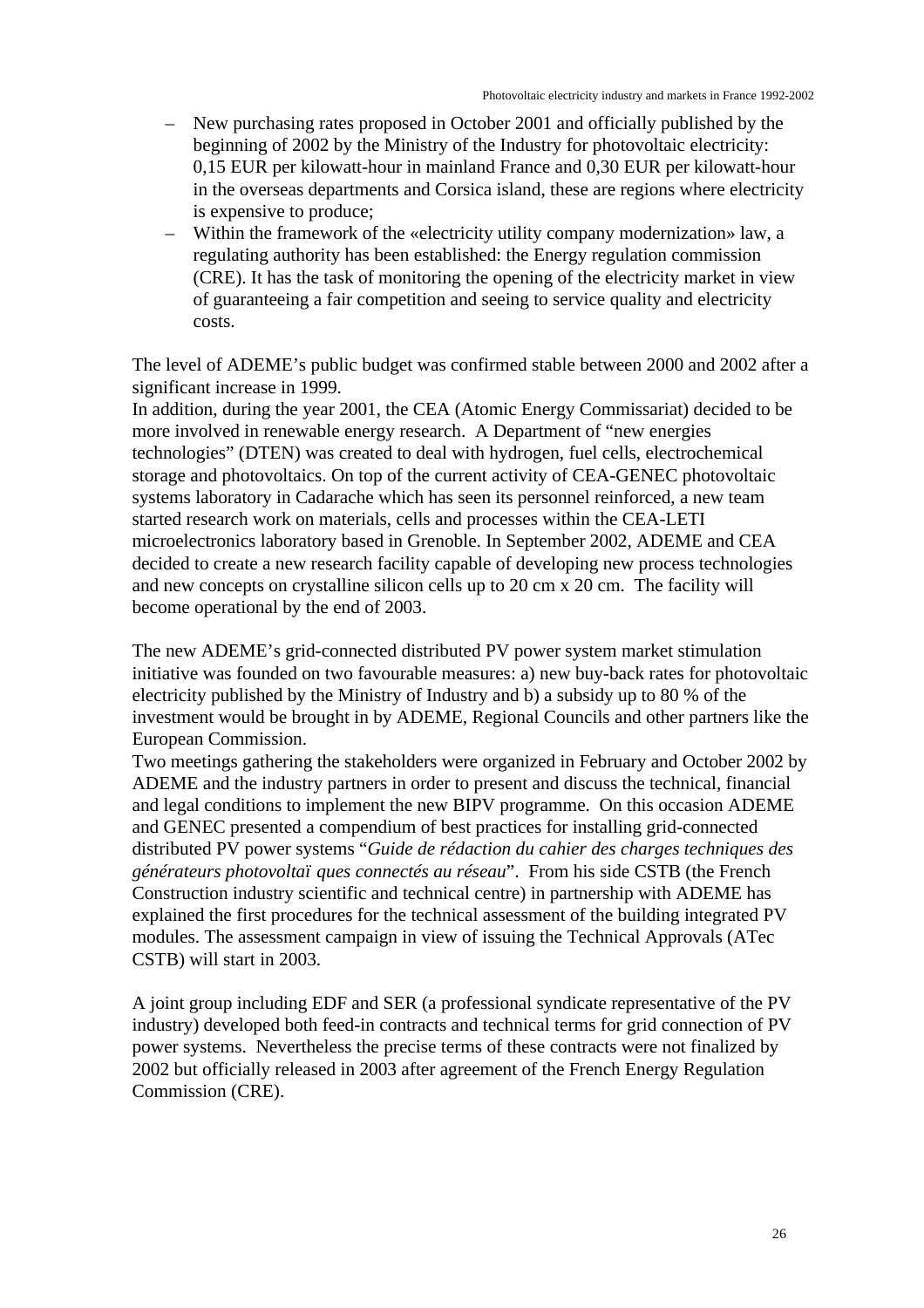#### **4.2 Indirect policy issues**

Environmental treaties such as "The Framework Convention on Climatic Change" (1997) to favour the development and the promotion of renewable energy sources exerted to a certain extent an influence on the decision taken by the French Government to reactivate promotion of renewables. The 2006 general target of ADEME is to avoid the production of 1,3 Mt of carbon through the development of renewables. During the 1992-2002 period there were neither introduction of studies relating to externalities and hidden costs of conventional energy generation when compared to renewable energy nor environmental regulations which favoured the setting up of PV power systems over other conventional sources. Concerning the installation of PV systems in other countries than France, the GEF programme and its French equivalent FFEM did not contribute to any new rural electrification projects. Nevertheless it is worth noticing that ADEME with its institutional partners (Ministry of Foreign Affairs, IEPF, EDF, etc.) undertook several cooperation projects in targeted countries (Senegal, Vietnam, Mali, Haï ti, Burkina-Faso and Laos).

#### **4.3 Standards and codes**

Concerning qualification, the French standard "Norme Française" NF C57-100/103 for crystalline silicon PV modules (linked to an original quality insurance control procedure performed by an independent body) was replaced in 1997 by the international standard IEC 61215 of the International Electrotechnical Commission (IEC) issued in 1993. The equivalent standard IEC 61646 for thin film PV modules was also introduced to France. Note that the European Union certification ESTI/503 is based on the testing procedure of the IEC 61215 and Photowatt multicrystalline silicon PV modules refer to both of them. The storage batteries must refer to French standards NF C 58400 and/or to the recent NF C 58510 for PV accumulators. The switchboards and the conducting cables must refer to the French standards NF EN 60639 and NF C 32000.

ADEME and its partners such as EDF R&D division and CEA-GENEC collaborate to push the advancement of International Standards within the International Electrotechnical Commission (IEC/TC82). There is no French standard for balance of system components, except a description of PV pumping systems (NF C 3501).

The main technical specification for off-grid domestic PV system construction and operating is described in a handbook called *« Specifications for the use of renewable energies in rural decentralized electrification* ». The English version has become an IEC publicly available specification (IEC/PAS 62111). A joint coordination group gathering several IEC technical committees is reviewing the document: TC82 (photovoltaics), TC21 (storage batteries) and TC88 (wind energy). The Standard that will be issued will bear the number IEC TS 62257: *Recommendations for small renewable energy and hybrid systems for rural electrification*. Sections of the Standard will address the following topics: system selection; system design; technical specifications of generators, batteries and integrated systems; safety rules; acceptance, operation, maintenance and renewal and the last section being energy management. EDF and ADEME with their partners are strongly involved in the development of this International Standard.

In the case of domestic off-grid PV power systems there are no specific building code or land use limitation. Concerning building integrated systems, the French Organization for scientific and technical research in buildings (CSTB) carried out a study to set the professional rules and requirements similar to those of solar water heaters (waterproof, fire testing, etc.). When operational in 2003 ADEME and CSTB will partly fund the first certification tests of new products.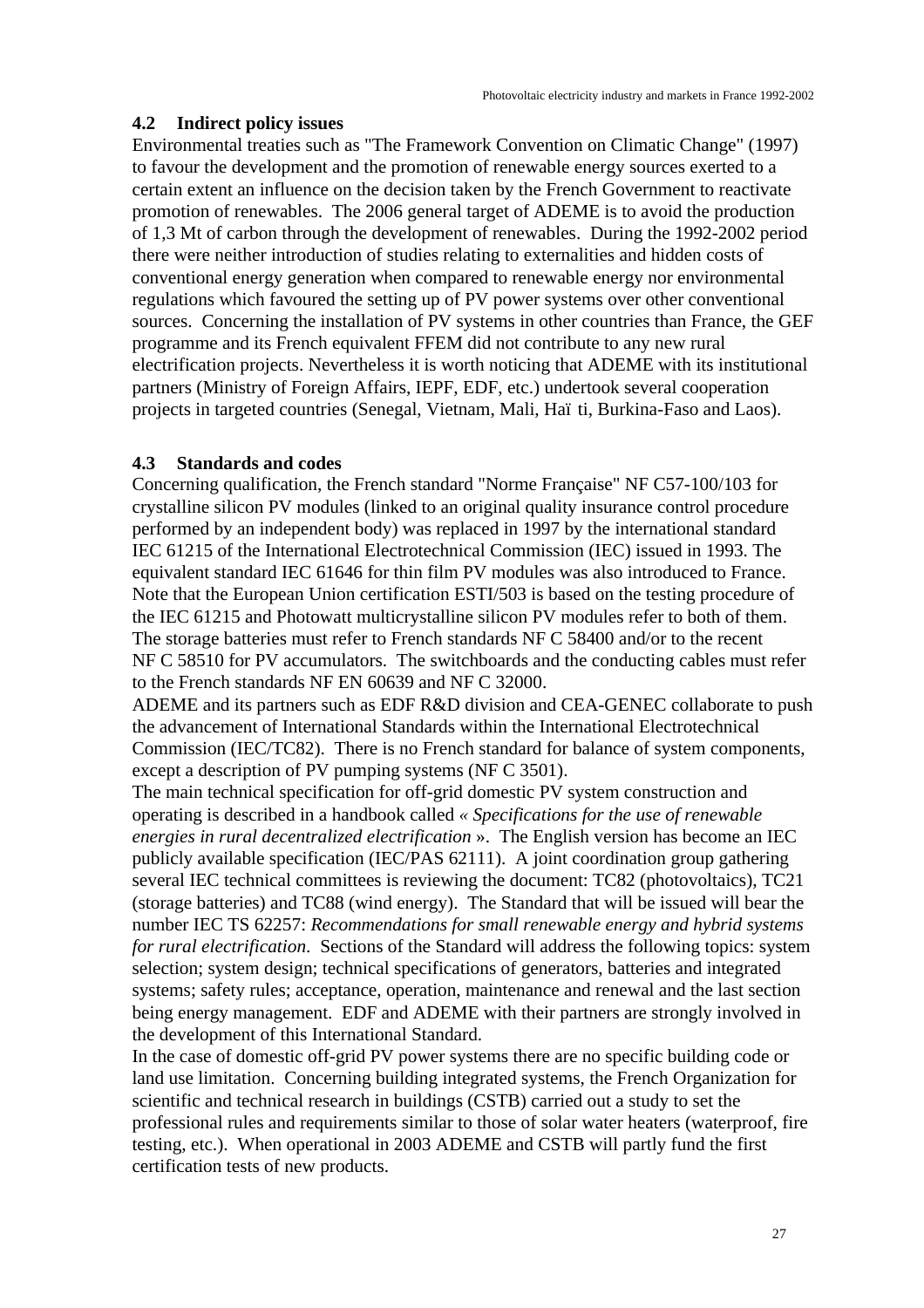In 2002, GENEC and ADEME published a compendium of best practices for installing grid-connected distributed PV power systems "*Guide de rédaction du cahier des charges techniques des générateurs photovoltaï ques connectés au réseau*". Two types of systems are considered: systems directly connected to the grid and systems in which a means of storage is added in order to supply electricity in case of grid interruption of service (this concept will be used mainly in French overseas departments where cyclones or hurricane occur). The following items are addressed: electrical architecture, system sizing, protection against electrical hazards, fire and lightning, and earthing. The report ends with recommendations for building integration of PV modules. The guidebook containing recommendations on "*The protection of photovoltaic installations against lightning*" published by ADEME in 2001 was proposed in 2002 as a draft basis to the working group 3 (Task 3) of the International Energy Agency (IEA) photovoltaic power system programme. The guidebook should become, after review, a recommended practise book with an international scope.

ADEME with its partners is involved in the International Energy Agency photovoltaic power systems cooperation programme (IEA–PVPS: www.iea-pvps.org) and particularly within Task 1, Task 2, Task 3 (the French operating agent acts on behalf of ADEME and EDF) and Task 9. ADEME will join the new Task 10 in preparation. ADEME contributes also to the PV-GAP approval programme (www.pvgap.org). These bodies IEA and PV-GAP do not provide funds but participate to the dissemination of the PV technique and contribute to better quality products through the publication of technical documents and technical practical recommendations and specifications. Worth mentioning is the fact that the PV Company Photowatt international has been the first crystalline silicon module manufacturer to receive the label PV-GAP (beginning of 2003).

French technical experts are involved in the work of IEC (www.iec.ch) in the following Standards: IEC 61836 Ed.2: *Solar photovoltaic energy systems – terms and symbols*. IEC 62078: *Certification and accreditation programme for photovoltaic components and systems – guidelines for a total quality system*. IEC 62111: *General Directives for the use of REN in decentralized rural electrification*. IEC 62116: *Testing procedure – Islanding prevention measures for power conditioners used in grid-connected photovoltaic power generation systems*. IEC 62124: *Photovoltaic stand-alone systems – Design qualification and type approval*. IEC 62253: *Direct coupled photovoltaic pumping systems – Design qualification and type approval*. IEC 62257: *Recommendations for small renewable energy and hybrid systems for rural electrification – 10 parts*.

#### **5 Highlights and prospects**

Development of renewable source of energy in France gained some political interest in 1998. This was confirmed by an increase of the ADEME's intervention budget in 1999, then confirmed in 2000, 2001 and 2002. The French Government expressed a new attitude towards energy management and renewable sources of energy and recognized that both concepts where matching well together for more efficient implementation. From 1999 to 2002, this policy allowed reinforcing the current strategy of developing and promoting quality products including systems and services for export purposes.

In 1999 a 4-year research and technological development programme on the various components of PV power systems and applications was deployed. Main topics include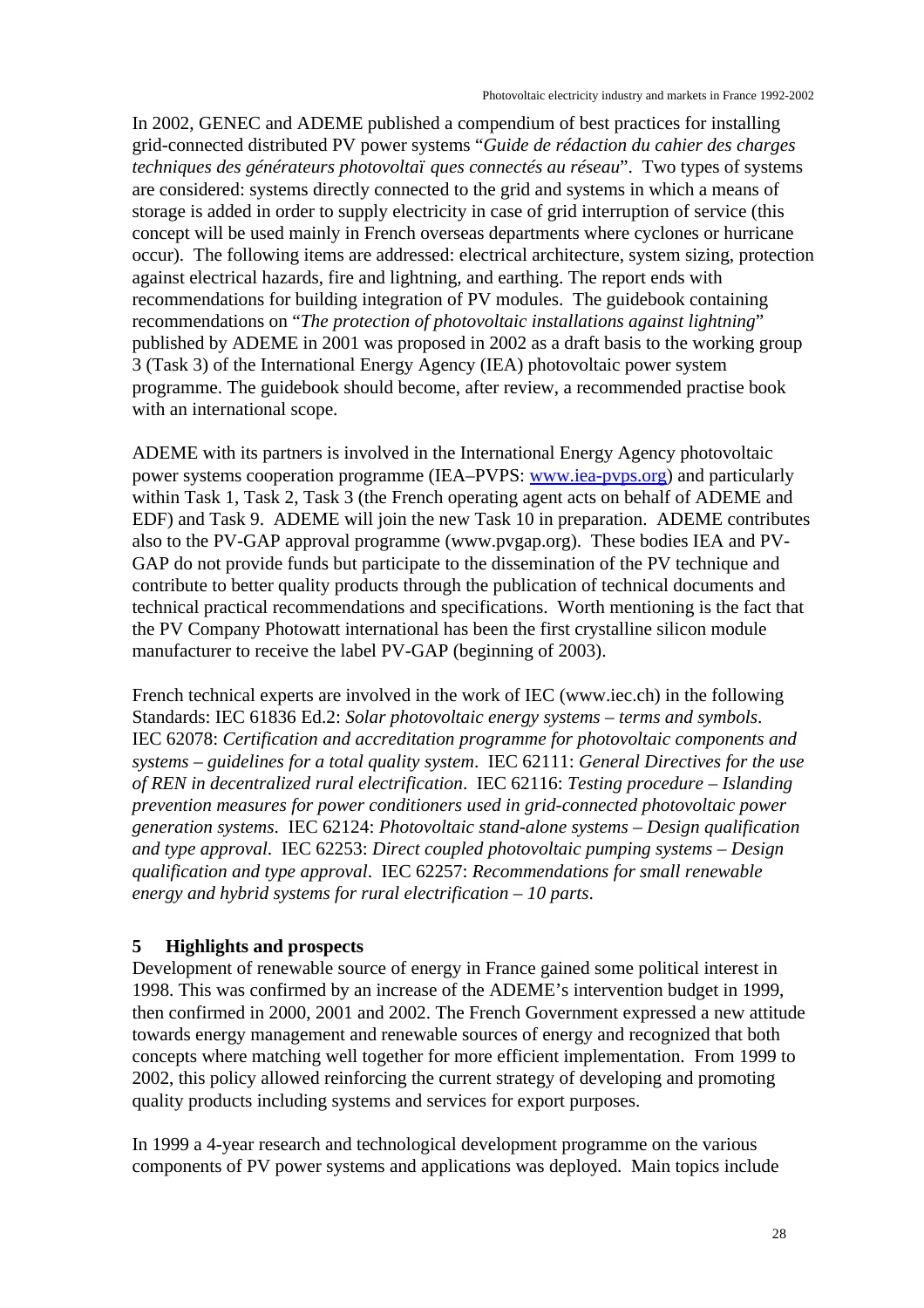innovative processing techniques to reduce production costs of components and increase their efficiency and reliability. Other topics include multi purpose d.c./a.c. inverters for off-grid and grid-connected applications, multi-function energy management devices for off-grid PV systems and multisource PV systems, lead-acid batteries adapted to rural electrification and other applications such as high performance and low-cost pumping devices, etc. Various studies were also being carried out: monitoring of off-grid rural electrification installations under the FACÉ fund, implementation of a PV system data bank (ISIS), monitoring of village power with hybrid system and micro-network, etc.

Concerning market stimulation initiatives, ADEME targeted the installation of 20 MW in 5 years of building integrated grid-connected distributed systems and 1,2 MW of rural electrification off-grid systems per year. New photovoltaic electricity buy-back rates were adopted in March 2002: 0,15 euros per kilowatt-hour in continental France, and 0,30 euros per kilowatt-hour in overseas departments and Corsica Region. For these types of projects ADEME, Regional Councils and/or the European Commission would bring up to 4,6 euros per watt as an investment subsidy. This new initiative became operational in 2002 nevertheless the feed-in contracts and the technical terms for grid connection of PV power systems would only receive the Energy Regulation Commission (CRE) agreement by mid 2003.

 $\overline{\phantom{a}}$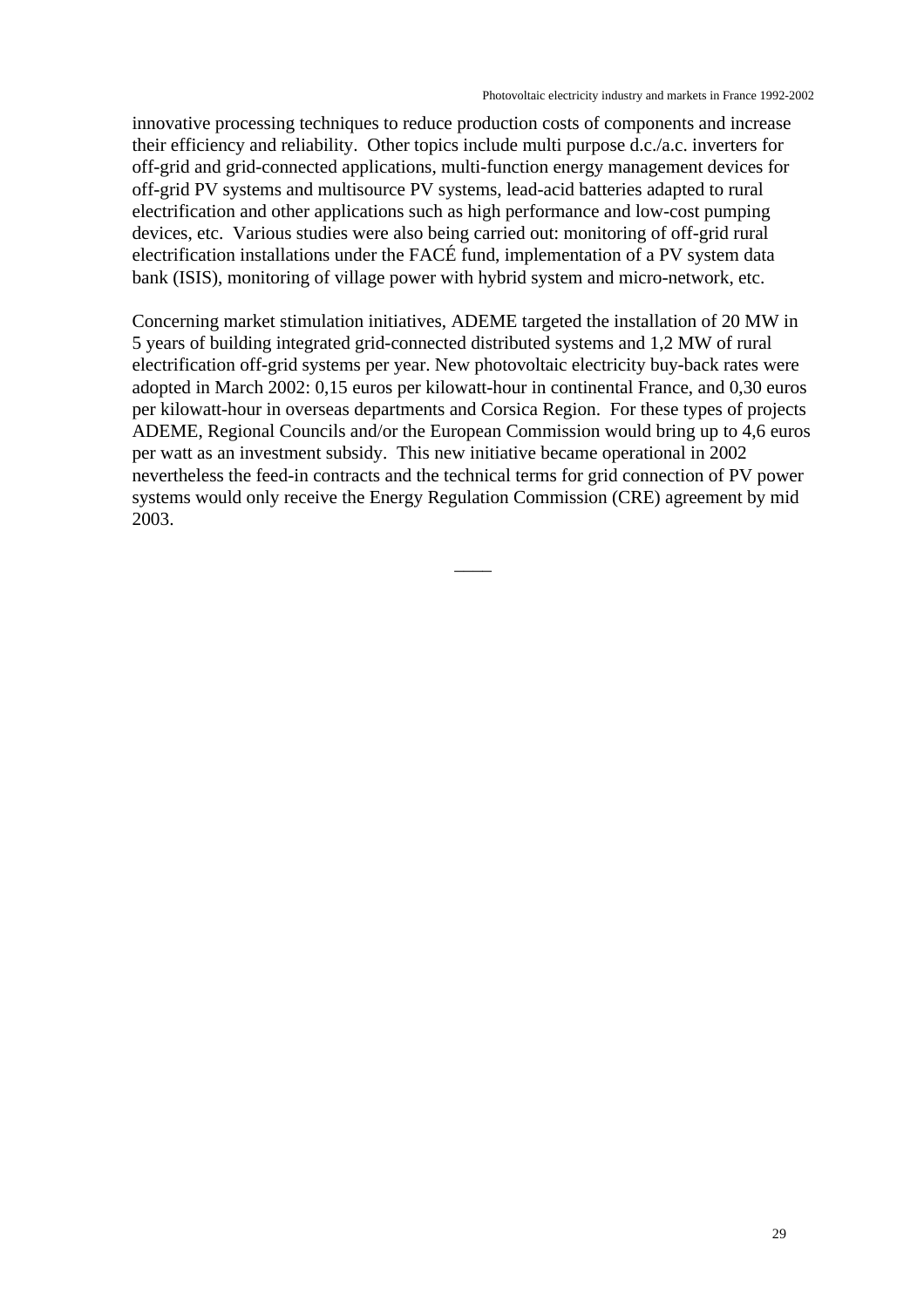#### **Annex A – Exchange rate, method and accuracy of data**

#### **A.1 Exchange Rate**

The euro rate is  $1$  EUR = 6,559 57 FRF (2001). In 2002, the average exchange rate of euro is  $1,00$  EUR = 1,00 USD. Table A.1 gives the value in euro (2002) of 1 FRF in a given year.

| 1993     | 1994     | 1995     | 1996     | 1997     | 1998     | 1999     | 2000     | 2001     | 2002     |
|----------|----------|----------|----------|----------|----------|----------|----------|----------|----------|
| 0,175 03 | 0.170 98 | 0.16749  | 0.164 74 | 0,161 94 | 0,158 81 | 0.15688  | 0.155 80 | 0.155 03 | 0.15245  |
| 1.148 11 | ,121 55  | 1.098 66 | 1.080 62 | 1.062 25 | 1.041 72 | 1.029 05 | 1,021 97 | 1.016 92 | 1,000 00 |

**Table A.1 – Value expressed in euros (2002) of one French franc from 1993 to 2002**

\*The third line of Table A.1 gives the relative value (base 1 in 2001) of one euro in a given year.

#### **A.2 Method and accuracy of data**

The method used for gathering, processing and analysis the data was conducted by the author as follows.

A questionnaire was sent to the ADEME's partners participating to PV RTD programmes and market deployment programmes funded by ADEME, EDF, Regional Councils and the European Commission. The questionnaire written in French included at least the tables provided in the report.

The accuracy of the data is estimated to be  $\pm$  10 % for the installed PV capacity and 5 % for the cell/module production of the companies that answered the ADEME questionnaire.

The installed capacities by small PV businesses (less than 5 persons) which have not answered the questionnaire or which were not approached are not included in the Tables.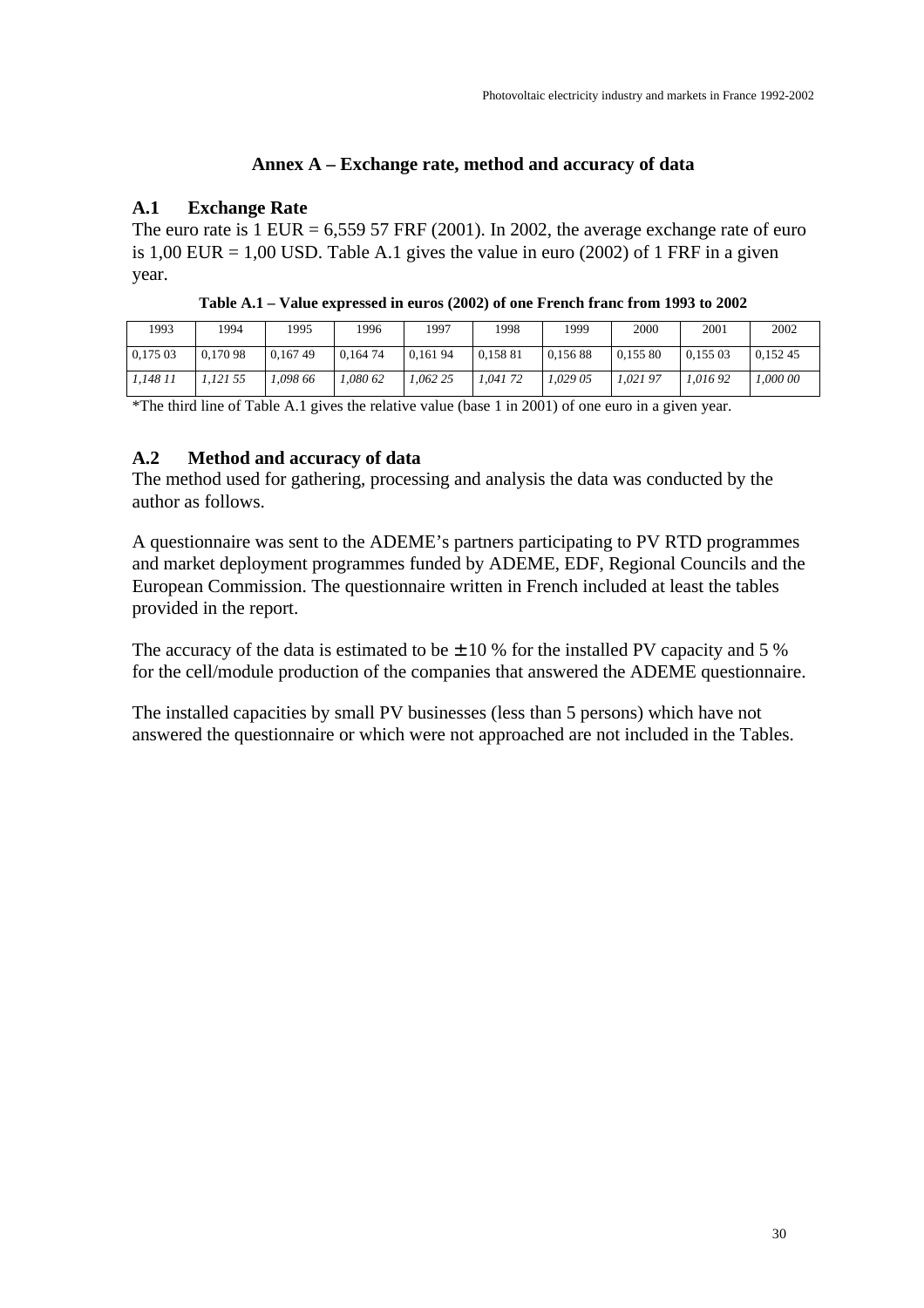## **Annex B – Definitions, symbols and abbreviations**

For the purposes of the French national survey report, the following definitions, symbols and abbreviations apply.

#### **B.1 Definitions**

| demonstration programme                                 | Series of projects to demonstrate the operation of photovoltaic power systems and their<br>application to potential users/owners.                                                                                                                                                                                                                       |  |  |  |
|---------------------------------------------------------|---------------------------------------------------------------------------------------------------------------------------------------------------------------------------------------------------------------------------------------------------------------------------------------------------------------------------------------------------------|--|--|--|
| field test programme                                    | Series of projects to test the performance of PV power systems/components in real<br>conditions.                                                                                                                                                                                                                                                        |  |  |  |
| final annual yield                                      | Total photovoltaic energy delivered to the load during one year per kilowatt of PV array<br>power installed. Unit: kWh per kW.                                                                                                                                                                                                                          |  |  |  |
| <b>France</b>                                           | In this report by country France it is understood continental France, Corsica Island and<br>French overseas Departments (Guadeloupe, Guyane, Martinique and Réunion) which are<br>part of the European Union. Overseas Territories of New Caledonia (Nouvelle-Calédonie)<br>and Polynésie Française are not considered.                                 |  |  |  |
| grid-connected distributed<br>photovoltaic power system | Power system installed on consumers' premises usually on the demand side of the<br>electricity meter. This includes grid-connected domestic photovoltaic power systems and<br>other grid-connected photovoltaic power systems on commercial buildings, motorway<br>sound barriers, etc. These may be used for support of the utility distribution grid. |  |  |  |
| grid-connected centralized<br>photovoltaic power system | Power production system performing the function of a centralized power station (also said<br>centralized photovoltaic power plant).                                                                                                                                                                                                                     |  |  |  |
| installed power                                         | Power delivered by a photovoltaic module or a photovoltaic array, under IEC Standard test<br>conditions (STC): irradiance of 1 000 W/m <sup>2</sup> , cell junction temperature of 25 °C, AM 1,5<br>solar spectrum). Also said STC output power. See also "peak power". Unit: W. (also<br>written $W_p$ , not encouraged).                              |  |  |  |
| market stimulation initiative                           | Activities to encourage the market deployment of PV through the use of market<br>instruments such as green pricing, rate based incentives etc. They may be implemented by<br>government, the finance industry, utilities, etc.                                                                                                                          |  |  |  |
| module manufacturer                                     | A company carrying out the encapsulation of photovoltaic cells in the process of the<br>production of photovoltaic modules.                                                                                                                                                                                                                             |  |  |  |
| Off-grid domestic photovoltaic<br>power system          | System installed in households and villages that are not connected to the utility grid.<br>Usually, a means to store electricity is used (most commonly lead-acid battery). Also<br>referred to as "stand-alone photovoltaic power system".                                                                                                             |  |  |  |
| Off-grid non-domestic<br>photovoltaic power system      | System used for a variety of applications such as water pumping, remote communications,<br>telecommunication relays, safety and protection devices, etc. which are not connected to<br>the utility grid. Usually a means to store electricity is used. Also referred to as "stand-alone<br>photovoltaic power system".                                  |  |  |  |
| peak power                                              | Amount of power produced by a PV module or PV array under IEC Standard test<br>conditions (STC). Unit: W (also written $W_p$ , not encouraged).                                                                                                                                                                                                         |  |  |  |
| performance ratio                                       | Ratio of the final annual (monthly, daily) yield to the reference annual (monthly, daily)<br>yield, where the reference annual (monthly, daily) yield is the theoretically annual<br>(monthly, daily) available energy per kilowatt of installed PV array power.                                                                                        |  |  |  |
| multicrystalline silicon (mc-Si)<br>photovoltaic (PV)   | Cast silicon, which has solidified at high rate with large grains.<br>Pertaining to the direct conversion of light into electricity.                                                                                                                                                                                                                    |  |  |  |
| <b>POLIXTM</b>                                          | Trade name of multicrystalline Si directional solidification process and ingot/wafer from<br>PV company Photowatt International.                                                                                                                                                                                                                        |  |  |  |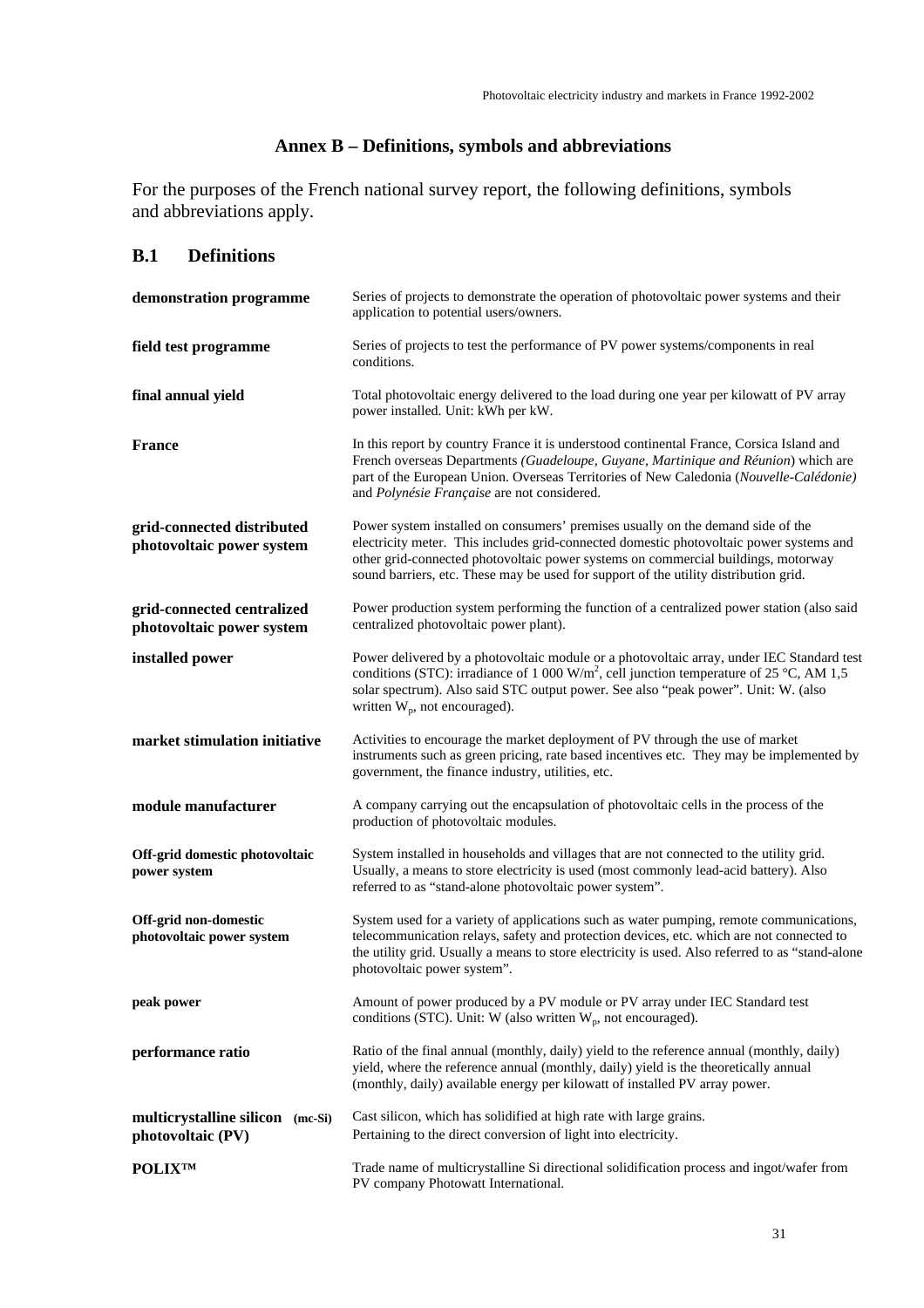Photovoltaic electricity industry and markets in France 1992-2002

| polycrystalline silicon (pc-Si)          | Thin layer of silicon (20 $\mu$ m - 50 $\mu$ m) deposited on a foreign substrate. Grain size: 1 $\mu$ m to<br>$1$ mm.                                                                                                                                                                                                                                                                                                                                                                                                                                                                                                                                                                                              |
|------------------------------------------|--------------------------------------------------------------------------------------------------------------------------------------------------------------------------------------------------------------------------------------------------------------------------------------------------------------------------------------------------------------------------------------------------------------------------------------------------------------------------------------------------------------------------------------------------------------------------------------------------------------------------------------------------------------------------------------------------------------------|
| photovoltaic array                       | A mechanically integrated assembly of photovoltaic modules and panels together with<br>support structure to form a direct current (d.c.) power-producing unit.                                                                                                                                                                                                                                                                                                                                                                                                                                                                                                                                                     |
| photovoltaic cell                        | A basic photovoltaic device, which generates electricity when, exposed to a light such as<br>the solar radiation.                                                                                                                                                                                                                                                                                                                                                                                                                                                                                                                                                                                                  |
| photovoltaic module                      | The smallest complete environmentally protected assembly of interconnected photovoltaic<br>cells.                                                                                                                                                                                                                                                                                                                                                                                                                                                                                                                                                                                                                  |
| photovoltaic panel                       | A group of photovoltaic modules fastened together, pre-assembled and wired, designed to<br>serve as an installable unit in a photovoltaic array.                                                                                                                                                                                                                                                                                                                                                                                                                                                                                                                                                                   |
| photovoltaic power system                | Set of interconnected elements such as photovoltaic modules, inverters that convert d.c.<br>Current of the modules into a.c. current, storage batteries and all installation and control<br>components with a photovoltaic power capacity of 40 W or more. The typology is different<br>according to application. See off-grid and grid-connected photovoltaic power systems.                                                                                                                                                                                                                                                                                                                                      |
| PV power system market                   | Market for all nationally installed (terrestrial) PV applications with a PV capacity of 40 W<br>or more.                                                                                                                                                                                                                                                                                                                                                                                                                                                                                                                                                                                                           |
| Régions, Départements                    | Administrative units. In France a Région includes several Départements                                                                                                                                                                                                                                                                                                                                                                                                                                                                                                                                                                                                                                             |
| stand-alone photovoltaic<br>power system | Autonomous system with storage batteries (see off-grid photovoltaic power system).                                                                                                                                                                                                                                                                                                                                                                                                                                                                                                                                                                                                                                 |
| standard test conditions (STC)           | Testing conditions to measure photovoltaic cells or modules nominal output power.<br>Irradiance level is 1 000 W/m <sup>2</sup> , with the reference air mass 1,5 solar spectral irradiance<br>distribution and cell or module junction temperature of 25 °C.                                                                                                                                                                                                                                                                                                                                                                                                                                                      |
| turnkey price                            | Price of an installed photovoltaic system excluding VAT/TVA/sales taxes, operation and<br>maintenance costs but including installation costs. For an off-grid photovoltaic system, the<br>prices associated with storage battery maintenance and replacement are excluded. If<br>additional costs are incurred for reasons not directly related to the photovoltaic system,<br>these are excluded (e.g. If extra costs are incurred fitting PV modules to a factory roof<br>because special precautions are required to avoid disrupting production, these extra costs<br>are not included. Equally the additional transport costs of installing a telecommunication<br>system in a remote area are not included). |
| wafer                                    | Sheet of semiconductor material made by sawing it from a crystal ingot (thickness 150 µm)<br>to $300 \mu m$ ).                                                                                                                                                                                                                                                                                                                                                                                                                                                                                                                                                                                                     |
| wire saw                                 | New type of saw used in PV industry to slice wafers as thin as 200 µm or less.                                                                                                                                                                                                                                                                                                                                                                                                                                                                                                                                                                                                                                     |
|                                          |                                                                                                                                                                                                                                                                                                                                                                                                                                                                                                                                                                                                                                                                                                                    |

*(end of page intentionally blank)*